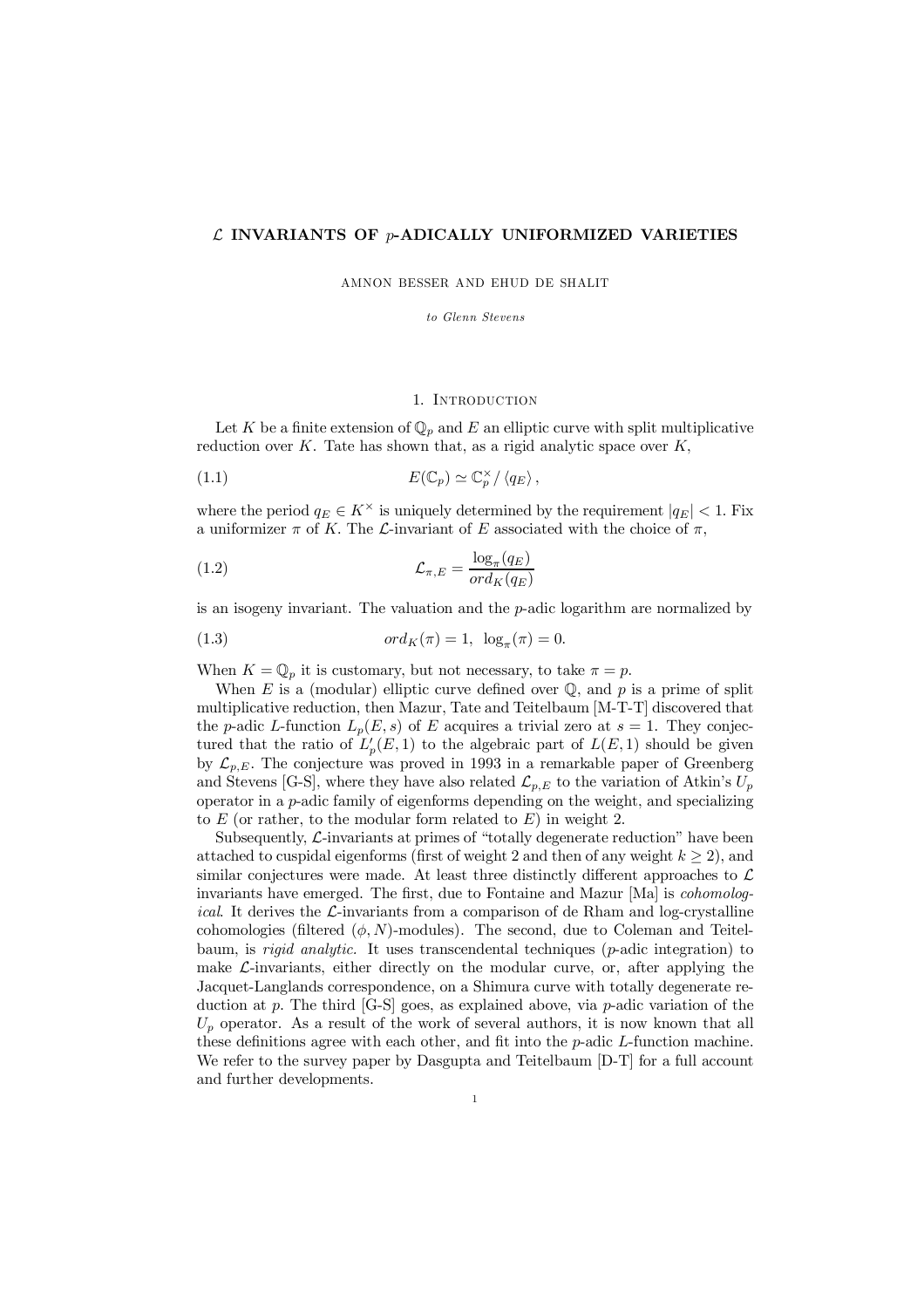The authors of this note are unaware of any L-invariants attached so far to *higher* dimensional varieties<sup>1</sup>. A natural class of varieties to look at are the p-adically uniformized varieties, namely those obtained (rigid analytically) as quotients of Drinfeld's *p*-adic symmetric domain  $\mathfrak{X}$  of dimension  $d \geq 1$  by the action of a discrete cocompact subgroup  $\Gamma$  of  $PGL_{d+1}(K)$ . On one hand, the cohomology of these varieties is understood well-enough to allow us to make a working definition of  $(d,$ not one)  $\mathcal{L}$ -invariants associated with its middle-degree cohomology. In addition, thanks to their realization as a quotient of  $\mathfrak{X}$ , higher dimensional p-adic integration on  $\Gamma \backslash \mathfrak{X}$  is amenable to computations. On the other hand, some of these varieties turn out to be Shimura varieties of unitary type, where recent progress on  $p$ -adic  $L$ functions gives hope that a precise conjecture of the Mazur-Tate-Teitelbaum type can be phrased, and perhaps even proved, one day.

The purpose of this note is three-fold.

- 1. To use two key results on the cohomology of  $X = \Gamma \backslash \mathfrak{X}$  (orthogonality of the Hodge and Weight filtrations, and the Monodromy-Weight conjecture) in order to attach cohomological (Fontaine-Mazur type)  $\mathcal L$  invariants to X.
- 2. To use  $p$ -adic integration, as developed by the first author, to make a transcendental (Coleman-Teitelbaum type) construction of  $\mathcal L$  invariants, conjectured to agree with the cohomological  $\mathcal{L}$ -invariants.
- 3. To explore one particular 2-dimensional example where we hope to be able to relate these  $\mathcal{L}$ -invariants to p-adic  $L$  functions.

In the first two goals we succeed completely. Our use of  $p$ -adic integration depends on some unpublished work, which extends the integration theory of [Be1] and [Be2] from the good reduction case to the case of semi-stable reduction. In Section 3.1 we sketch part of that work which is being used here. The last part of the paper is highly speculative, as the  $p$ -adic  $L$  functions are still missing, even in the case of good reduction. Nevertheless, we believe that it is good to have a well-defined test-case in mind, to guide one in future research, so we have included it despite its speculative nature.

## 2. THE MONODROMY MODULES ATTACHED TO A  $p$ -ADICALLY UNIFORMIZED VARIETY, AND THE COHOMOLOGICAL  $\mathcal{L}$ -INVARIANTS

# 2.1.  $p$ -adically uniformized varieties and their de Rham cohomology.

2.1.1. p-adically uniformized varieties. Throughout the paper we fix a finite extension K of  $\mathbb{Q}_p$ . We let  $\pi$  denote a uniformizer of K, and q the cardinality of its residue field. Let  $d \geq 1$ . Drinfeld's *p*-adic symmetric domain of dimension d is the rigid analytic open subdomain of  $\mathbb{P}^d_K$  which is the complement of the union of all the K-rational hyperplanes,

(2.1) 
$$
\mathfrak{X} = \mathbb{P}_{K}^{d} \setminus \bigcup_{a} H_{a}.
$$

Here the hyperplane  $H_a \subset \mathbb{P}^d_K$  is given by the equation  $a(x) = 0$ , where a is a K-rational point of the projective space dual to  $\mathbb{P}^d_K$ . We refer to [Sch-St] for a discussion of the structure of  $\mathfrak X$  as a rigid analytic space, and for the construction of an increasing sequence of affinoids  $\mathfrak{X}_n \subset \subset \mathfrak{X}_{n+1}$  whose union is X (the symbol  $\subset$  means *compactly embedded*).

<sup>&</sup>lt;sup>1</sup>See however the recent work of Chida, Mok and Park [C-M-P]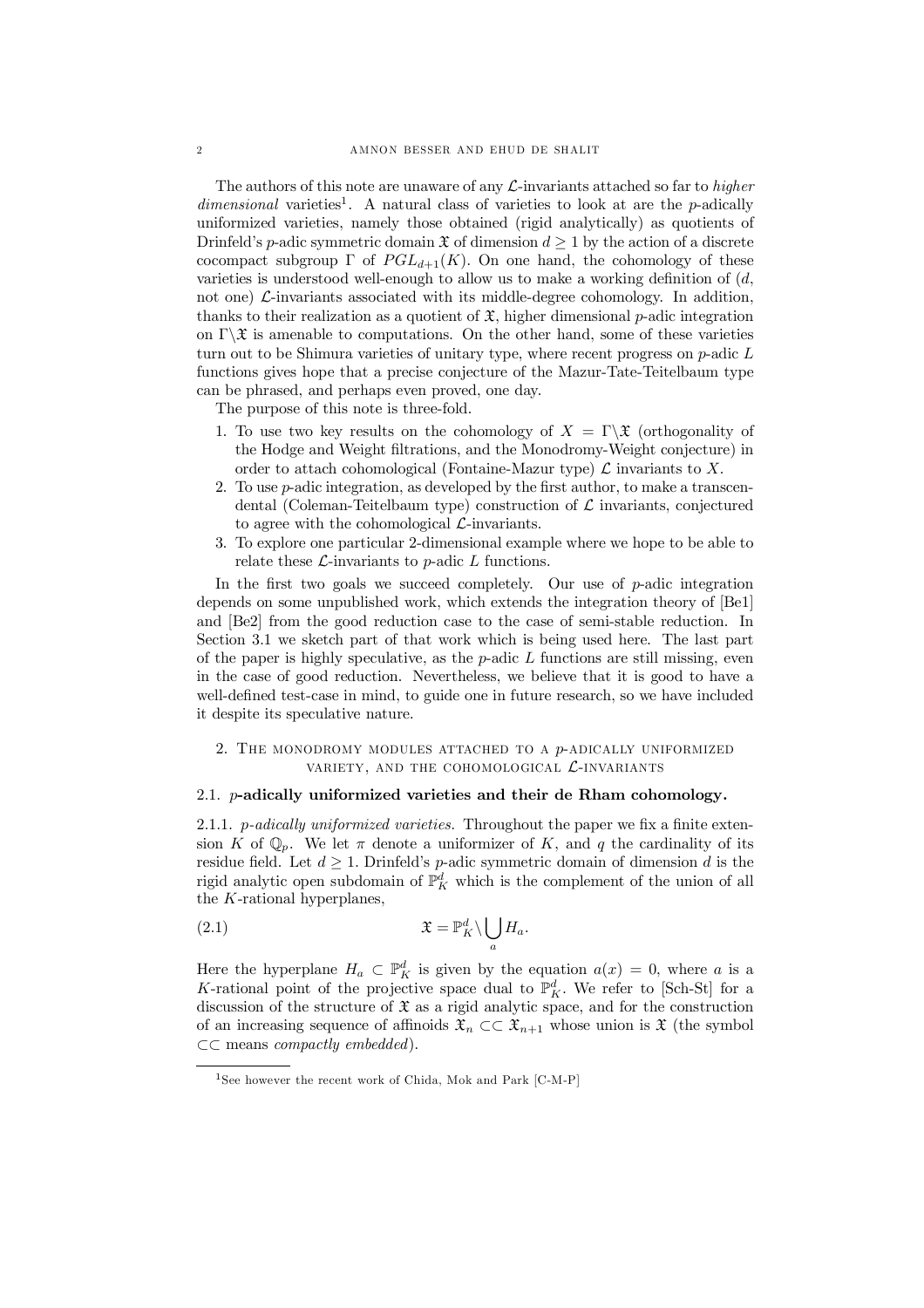The group  $G = PGL_{d+1}(K)$  permutes the  $H_a$ , hence acts on  $\mathfrak X$  as a group of rigid analytic motions. If  $\Gamma \subset G$  is a discrete cocompact and torsion-free subgroup then  $\Gamma \backslash \mathfrak{X}$  is a smooth and proper rigid analytic variety over K. A theorem of Mustafin [Mu, Theorems 3.1 and 4.1] then says that there exists a unique smooth projective algebraic variety  $X_{\Gamma}$  defined over K, whose associated rigid analytic space  $X_{\Gamma}^{an}$  is isomorphic to  $\Gamma \backslash \mathfrak{X}$ . For our purpose, a variety X over K will be called p-adically uniformized if it is isomorphic to such an  $X_{\Gamma}$ .

2.1.2. The Bruhat-Tits building and the reduction map. Let  $\mathcal T$  be the Bruhat-Tits building of  $G$ . This is a locally finite simplicial complex whose vertices are labelled by homothety classes [L] of lattices  $L \subset K^{d+1}$ . The k-cells of T are the  $k+1$ -sets  $\sigma = \{ [L_0], \ldots, [L_k] \}$ , for lattices  $L_i$  satisfying

$$
(2.2) \tL_0 \supset L_1 \supset \cdots \supset L_k \supset \pi L_0,
$$

all the inclusions being strict. Note that the choice of the vertex  $v_0 = [L_0]$  determines an ordering of the vertices, hence an orientation of  $\sigma$ . We call the pair  $(\sigma, v_0)$ a pointed k-cell, and denote the set of pointed k-cells by  $\widehat{T}_k$ .

We let  $|T|$  denote the geometric realization of T.

There is a well-known reduction map  $r : \mathfrak{X}(\mathbb{C}_p) \to |T|$ . We refer to [dS1, Section 6] for a description of this map and of the pre-image  $\mathfrak{X}_{\sigma}$  of an open simplex  $|\sigma|$ . If  $\sigma$  is a vertex then  $\mathfrak{X}_{\sigma}$  is an affinoid. On the other extreme, if  $\sigma$  is a d-cell then  $\mathfrak{X}_{\sigma}$ is isomorphic to the multi-annulus of all points  $x = (x_0 : \dots : x_d)^t$  for which

(2.3) 
$$
|x_0| > |x_1| > \cdots > |x_d| > |\pi x_0|.
$$

2.1.3. The de Rham cohomology of  $\mathfrak{X}$ . Since  $\mathfrak{X}$  is a Stein space [Sch-St, Section 1, Proposition 4], its kth rigid de Rham cohomology is simply the space of global closed  $k$ -forms modulo the exact ones:

(2.4) 
$$
H_{dR}^k(\mathfrak{X}) = h^k(\Omega^{\cdot}(\mathfrak{X})).
$$

Here  $\Omega$  is the complex of sheaves of rigid analytic differential forms in the rigid analytic topology, and for any complex A of abelian groups,  $h^k(A)$  denotes its kth homology.

The cohomology  $H_{dR}^k(\mathfrak{X})$  has been computed, as a representation of G, in [Sch-St, Section 4, Corollary 17]. An alternative approach was developed in [dS1], where the notion of the residue  $res_{\sigma}(\omega)$  of a closed k-form  $\omega$  along a pointed k-cell  $\sigma \in \widehat{\mathcal{T}}_k$ has been introduced. We have also defined there a space  $C_{har}^k(\mathcal{T})$  of harmonic kcochains on  $\mathcal T$ , and proved that the map which associates to a closed k-form  $\omega$  its residues along  $\widehat{\mathcal{T}}_k$ ,

(2.5) 
$$
\omega \mapsto c_{\omega}, \quad c_{\omega}(\sigma) = res_{\sigma}(\omega)
$$

induces an isomorphism

(2.6) 
$$
H_{dR}^k(\mathfrak{X}) \simeq C_{har}^k(\mathcal{T}).
$$

In other words, a closed k-form is exact if and only if all its residues along  $\widehat{\mathcal{I}}_k$  vanish, the cochains  $c_{\omega}$  are harmonic, and every harmonic cochain is of this form.

The spaces  $H_{dR}^k(\mathfrak{X})$  and  $C_{har}^k(\mathcal{T})$  are G-Fréchet modules and the isomorphism between them respects, of course, the G action and the topology.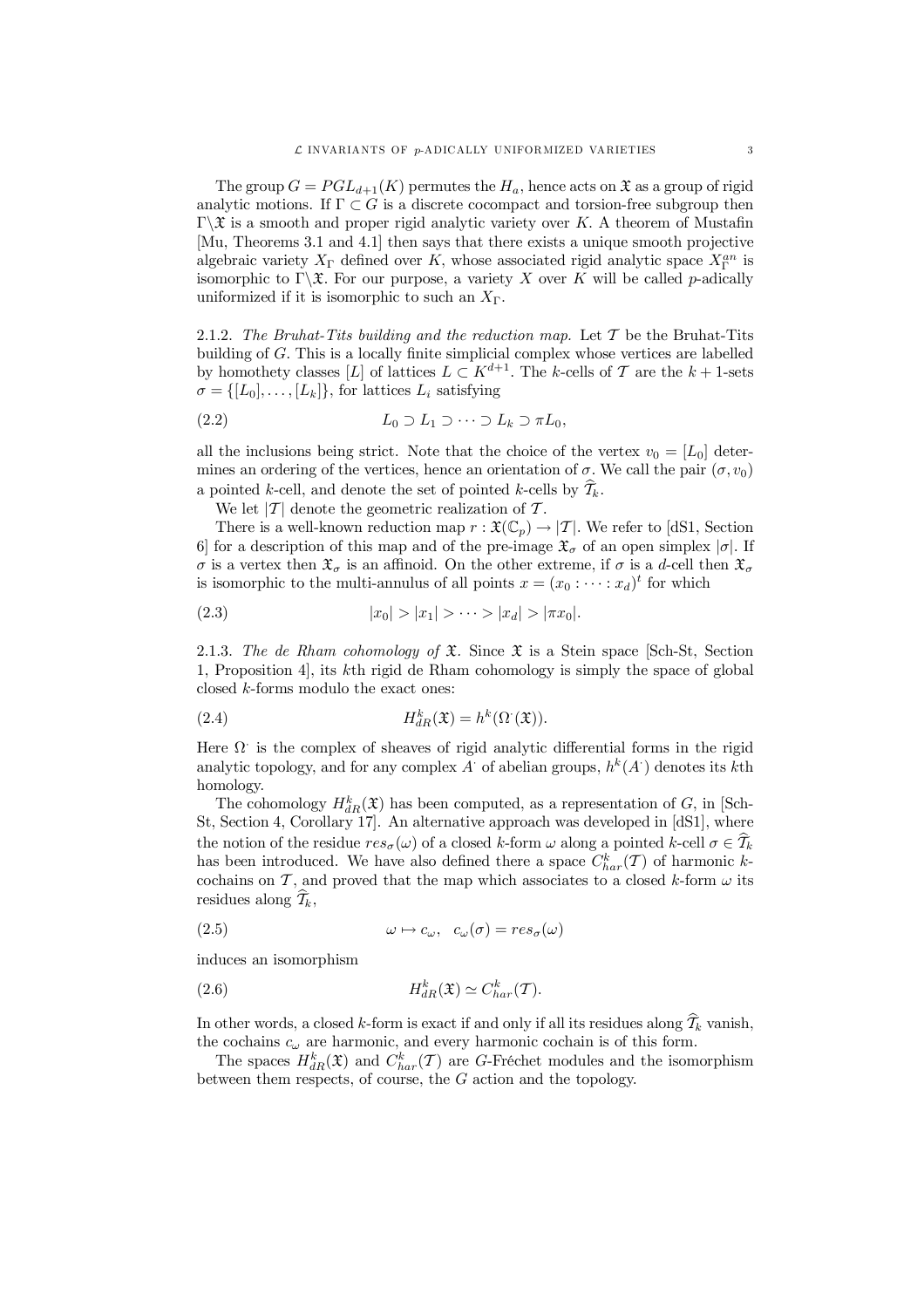2.1.4. *The bounded cohomology.* The results of this subsection will be used in Section 3.2.1 in the study of the transcendental  $\mathcal{L}$ -invariant. They also play an important role in the proof of Theorem 2.3. We will be interested in the subspace  $H_{dR}^k(\mathfrak{X})^b$  of cohomology classes whose associated harmonic cochain is bounded (as a function from T to K). We write  $C_{har}^k(\mathcal{I})^b$  for the space of bounded harmonic cochains. The spaces  $H_{dR}^k(\mathfrak{X})^b \simeq C_{har}^k(\mathcal{T})^b$  are *p*-adic Banach spaces in the sup norm, but they are dense in  $H_{dR}^k(\mathfrak{X}) \simeq C_{har}^k(\mathcal{T})$  in the Fréchet topology.

The interest in the bounded cohomology stems from the fact that every bounded class is represented by a unique differential k-form of a particular kind, which is obtained from the logarithmic k-forms upon integration against a p-adic measure. These results are due to Iovita and Spiess [I-S, Theorem 4.5], see also [A-dS1]. We briefly recall them.

Let  $\mathcal{A} = \mathbb{P}^d(K)^*$  be the set of K-rational hyperplanes in  $\mathbb{P}^d_K$ , identified with the K-rational points of the dual projective space, and endowed with the  $p$ -adic topology. The space of  $k + 1$ -tuples  $\mathcal{A}^{k+1}$  is compact. The subset  $\mathcal{B}_k$  of *linearly independent*  $k + 1$  tuples is open. For any K-Banach space X we denote by

$$
(2.7) \t Cc(Bk, X)
$$

the space of X-valued continuous functions on  $\mathcal{B}_k$  with compact support, and by  $C_0(\mathcal{B}_k, X)$  its completion in the sup norm. We denote by  $M(\mathcal{B}_k)$  the space of *bounded* K-valued measures on  $\mathcal{B}_k$ , the Banach dual of  $C_0(\mathcal{B}_k, K)$ . If  $\mu \in M(\mathcal{B}_k)$ and  $X$  is a  $K$ -Banach space then

$$
\int_{\mathcal{B}_k} f(S) d\mu(S)
$$

(Riemann integral) makes sense for every  $f \in C_0(\mathcal{B}_k, X)$ , and is an element of X.

Let  $(a_0, a_1, \ldots, a_k)$  be a  $k+1$ -tuple of K-rational linear equations on  $\mathbb{A}_K^{d+1}$ . Since  $a_i/a_0$  is a nowhere vanishing regular function on  $\mathfrak X$  we can take its logarithmic derivative  $d \log(a_i/a_0)$  and put

(2.9) 
$$
\omega_{a_0,\ldots,a_k} = d \log(a_1/a_0) \wedge \cdots \wedge d \log(a_k/a_0) \in \Omega^k(\mathfrak{X}).
$$

This is a closed k-form, which vanishes identically if the  $k + 1$  tuple is linearly dependent, and depends only on the images of the  $a_i$  in  $\mathcal{A}$ .

Fix an affinoid  $\mathfrak{X}_n \subset \mathfrak{X}$  as in [Sch-St, Section 1]. The space  $\Omega^k(\mathfrak{X}_n)$  is a K-Banach space. (One may use coordinates to identify it with a direct sum of copies of  $\mathcal{O}(\mathfrak{X}_n)$ , which is complete in the sup norm. Although this identification is not canonical, the ensuing Banach topology is.) The map

$$
(2.10) \t\t S = (a_0, a_1, \dots, a_k) \mapsto \omega_S|_{\mathfrak{X}_n}
$$

is in  $C_0(\mathcal{B}_k, \Omega^k(\mathfrak{X}_n))$  (because it extends continuously to  $\mathcal{A}^{k+1}$  but vanishes on the linearly dependent tuples) hence for every  $\mu \in M(\mathcal{B}_k)$  we can form

(2.11) 
$$
\omega_{\mu}|_{\mathfrak{X}_n} = \int_{\mathcal{B}_k} (\omega_S|_{\mathfrak{X}_n}) d\mu(S).
$$

We then define  $\omega_{\mu}$  on all of X by going to the limit over n. Let  $\Omega^{k}(\mathfrak{X})^{b}$  be the space of all the  $\omega_{\mu}$  so obtained.

The map  $\mu \mapsto \omega_{\mu}$  is not an isomorphism, as there are "degenerate" measures  $\mu$  for which  $\omega_{\mu} = 0$ . Let  $\mathcal{B}_{k+}^{(k)}$  $\lambda_{k+1}^{(k)}$  denote the subspace of  $\mathcal{A}^{k+2}$  consisting of all the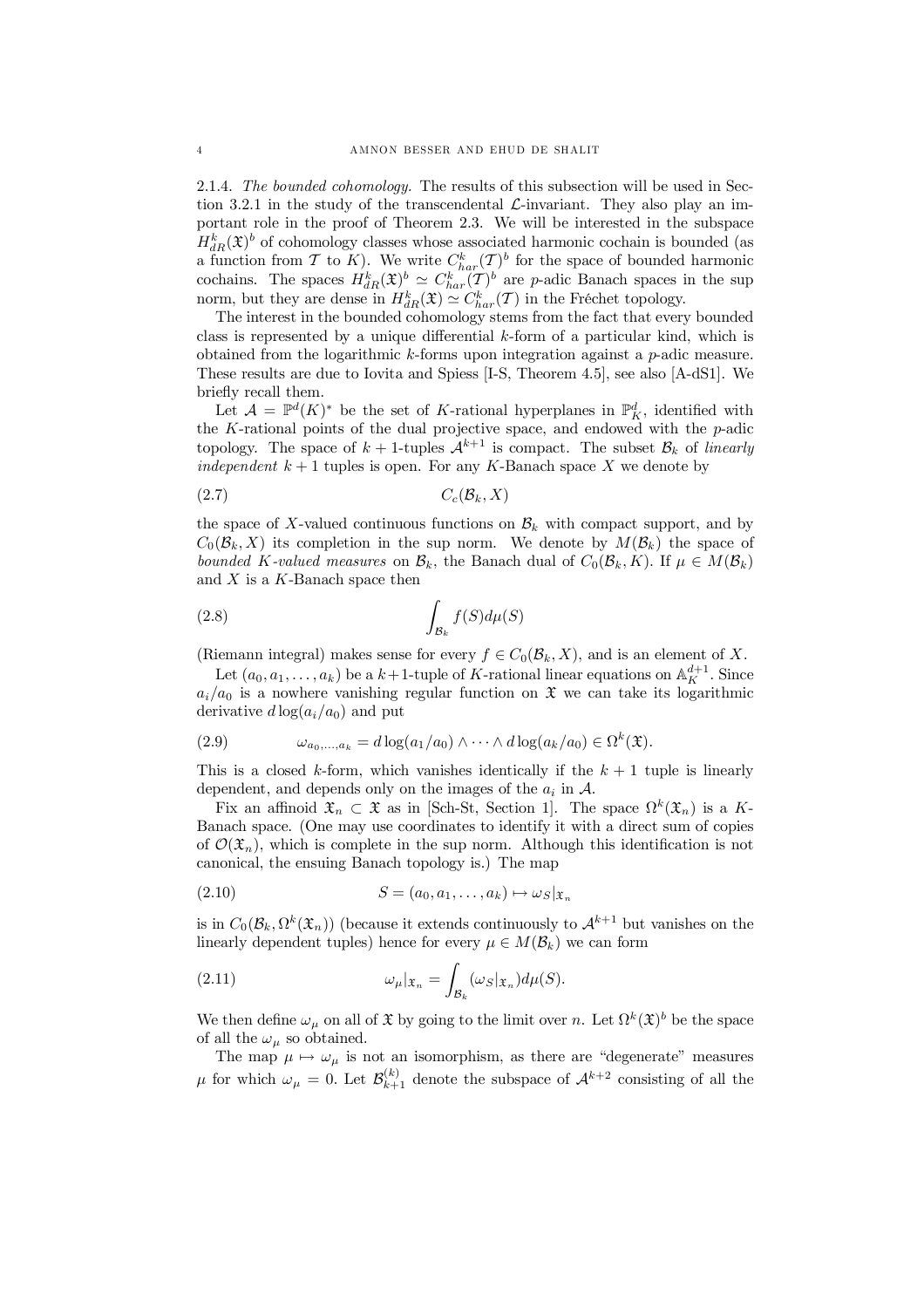$k + 2$ -tuples, any  $k + 1$  of which are linearly independent. Let

$$
(2.12) \t\t\t \partial_i : \mathcal{B}_{k+1}^{(k)} \to \mathcal{B}_k
$$

be the map "forget the ith coordinate". Iovita and Spiess (*loc. cit.*) proved the following.

**Lemma 2.1.** Let  $\mu \in M(\mathcal{B}_k)$ . Then  $\omega_{\mu} = 0$  if and only if there exists a  $\nu \in$  $M(\mathcal{B}^{(k)}_{k+})$  $\binom{k}{k+1}$  *such that* 

(2.13) 
$$
\mu = \sum_{i=0}^{k+1} (-1)^i \partial_{i*} \nu.
$$

The outcome of the lemma is that we may identify the space  $\Omega^k(\mathfrak{X})^b$  with the quotient of  $M(\mathcal{B}_k)$  by the subspace of degenerate measures. Recall that any  $\omega \in$  $\Omega^k(\mathfrak{X})^b$  is closed. Theorem 4.5 of [I-S] is then equivalent to the following.

**Theorem 2.2.** *Under the map* (2.5), the space  $\Omega^k(\mathfrak{X})^b$  maps isomorphically and  $G$ -equivariantly onto  $C_{har}^k(T)^b \simeq H_{dR}^k(\mathfrak{X})^b$ . In other words, the following diagram *is commutative*  $(\Omega^k(\mathfrak{X})^c$  *denotes the closed k-forms):* 

(2.14) 
$$
\begin{array}{cccc}\n\Omega^k(\mathfrak{X})^b & \stackrel{\simeq}{\rightarrow} & C^k_{har}(T)^b & \simeq & H^k_{dR}(\mathfrak{X})^b \\
\cap & \cap & \cap & \cap \\
\Omega^k(\mathfrak{X})^c & \stackrel{\omega \mapsto c_\omega}{\rightarrow} & C^k_{har}(T) & \simeq & H^k_{dR}(\mathfrak{X})\n\end{array}.
$$

2.1.5. *The de Rham cohomology of*  $\Gamma \backslash \mathfrak{X}$ . Let  $\Gamma$  be a discrete, cocompact and torsionfree subgroup of G. By general principles (GAGA [Kö]), passage from the algebraic category to the rigid analytic category induces an isomorphism

(2.15) 
$$
H_{dR}^k(X_{\Gamma}/K) \simeq H_{dR}^k(\Gamma \backslash \mathfrak{X}),
$$

where by the right hand side we mean de Rham cohomology of rigid analytic forms. The covering  $\mathfrak{X} \to \Gamma \backslash \mathfrak{X}$  being étale in the rigid analytic topology, it induces a covering spectral sequence [Sch-St, Section 5, Proposition 2]

(2.16) 
$$
E_2^{r,s} = H^r(\Gamma, H^s_{dR}(\mathfrak{X})) \Rightarrow H^{r+s}_{dR}(\Gamma \backslash \mathfrak{X}).
$$

This covering spectral sequence has been analyzed in [Sch-St]. It degenerates at  $E_2$ and induces the covering filtration  $F_{\Gamma}$ , which is a descending filtration satisfying

$$
(2.17) \quad H_{dR}^k(\Gamma \backslash \mathfrak{X}) = F_{\Gamma}^0 H_{dR}^k(\Gamma \backslash \mathfrak{X}) \supset \cdots \supset F_{\Gamma}^k H_{dR}^k(\Gamma \backslash \mathfrak{X}) \supset F_{\Gamma}^{k+1} H_{dR}^k(\Gamma \backslash \mathfrak{X}) = 0,
$$

whose graded pieces  $gr_{\Gamma}^r H_{dR}^k(\Gamma \backslash \mathfrak{X}) = F_{\Gamma}^r H_{dR}^k(\Gamma \backslash \mathfrak{X}) / F_{\Gamma}^{r+1} H_{dR}^k(\Gamma \backslash \mathfrak{X})$  are given by

(2.18) 
$$
gr_{\Gamma}^{r} H_{dR}^{k}(\Gamma \backslash \mathfrak{X}) \simeq H^{r}(\Gamma, H_{dR}^{k-r}(\mathfrak{X})).
$$

Schneider and Stuhler determined also the dimension of the group cohomology

(2.19) 
$$
H^r(\Gamma, H^s_{dR}(\mathfrak{X})) \simeq H^r(\Gamma, C^s_{har}(\mathcal{T})).
$$

Let  $\mu(\Gamma) = \dim H^d(\Gamma, K)$ . Then

(2.20) 
$$
\dim H^r(\Gamma, C_{har}^s(\mathcal{T})) = \mu(\Gamma)\delta_{r,d-s} + \delta_{r,s}
$$

where  $\delta_{i,j}$  is Kronecker's delta. It follows that  $H_{dR}^k(\Gamma \backslash \mathfrak{X})$  is 1-dimensional (resp. 0) for even (resp. odd)  $k \neq d$ . The cohomology in middle degree d is  $(d+1)\mu(\Gamma)$ dimensional if d is odd and  $(d+1)\mu(\Gamma) + 1$ -dimensional if d is even.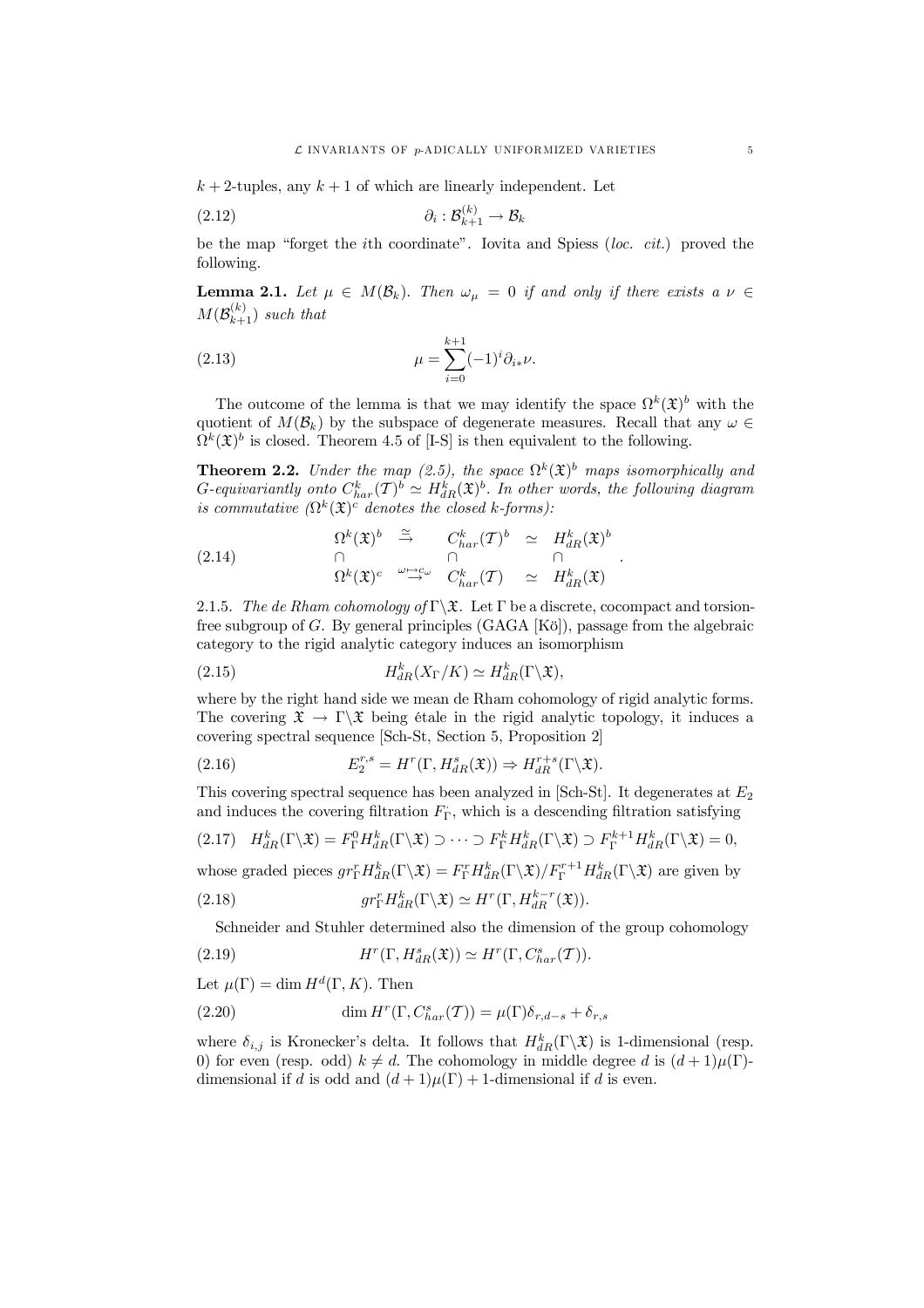Besides the covering spectral sequence there is also the Hodge-to-de Rham spectral sequence

(2.21) 
$$
E_1^{r,s} = H^s(X_{\Gamma}, \Omega^r) \Rightarrow H_{dR}^{r+s}(X_{\Gamma}/K)
$$

 $(\Omega^r)$ , as usual, is the sheaf of regular r-forms), which degenerates at  $E_1$  and induces the (descending) Hodge filtration

(2.22)

 $H_{dR}^{k}(X_{\Gamma}/K) = F_{dR}^{0}H_{dR}^{k}(X_{\Gamma}/K) \supset \cdots \supset F_{dR}^{k}H_{dR}^{k}(X_{\Gamma}/K) \supset F_{dR}^{k+1}H_{dR}^{k}(X_{\Gamma}/K) = 0$ whose graded pieces  $gr_{dR}^{r}H_{dR}^{k}(X_{\Gamma}/K) = F_{dR}^{r}H_{dR}^{k}(X_{\Gamma}/K)/F_{dR}^{r+1}H_{dR}^{k}(X_{\Gamma}/K)$  are given by

(2.23) 
$$
gr_{dR}^r H_{dR}^k(X_{\Gamma}/K) \simeq H^{k-r}(X_{\Gamma}, \Omega^r).
$$

2.1.6. *Orthogonality* of the Hodge filtration and the covering filtration. The following theorem has been conjectured by Schneider and proven by Iovita and Spiess [I-S, Theorem 5.4]. Other proofs were given later in [GK2] and [A-dS1].

**Theorem 2.3.** *Let*  $0 \le r \le d + 1$ . *Then* 

(2.24) 
$$
H_{dR}^d(X_{\Gamma}/K) = F_{\Gamma}^r H_{dR}^d(X_{\Gamma}/K) \oplus F_{dR}^{d+1-r} H_{dR}^d(X_{\Gamma}/K).
$$

**Corollary 2.4.** *For*  $0 \leq r \leq d$  *let* 

(2.25) 
$$
H^{r,d-r} = F_{\Gamma}^r H_{dR}^d(X_{\Gamma}/K) \cap F_{dR}^{d-r} H_{dR}^d(X_{\Gamma}/K).
$$

*Then*

(2.26)

$$
H^r(\Gamma, C_{har}^{d-r}(\mathcal{T})) \simeq gr_{\Gamma}^r H_{dR}^d(X_{\Gamma}/K) \simeq H^{r,d-r} \simeq gr_{dR}^{d-r} H_{dR}^d(X_{\Gamma}/K) \simeq H^r(X_{\Gamma}, \Omega^{d-r})
$$
  
and

(2.27) 
$$
H_{dR}^d(X_{\Gamma}/K) = \bigoplus_{r=0}^d H^{r,d-r}.
$$

In all known proofs of this theorem the bounded cohomology and the logarithmic forms play a major role. In [A-dS1, Lemma 3.4] the following result, which is of independent interest, is proved along the way.

**Lemma 2.5.** The inclusion  $C_{har}^s(\mathcal{T})^b \subset C_{har}^s(\mathcal{T})$  induces an isomorphism

(2.28) 
$$
H^r(\Gamma, C_{har}^s(\mathcal{T})^b) \simeq H^r(\Gamma, C_{har}^s(\mathcal{T})).
$$

Note that when  $r = 0$  this is obvious (a  $\Gamma$ -invariant cochain is bounded), so the lemma can be regarded as a generalization of this fact to cohomology in higher degrees.

# 2.2. Log-crystalline cohomology and filtered  $(\phi, N)$ -modules.

2.2.1. *The semistable model and the log-crystalline cohomology of its special …ber.* In the previous section  $X_{\Gamma}$  was considered, whether algebraically or analytically, only over K. It is well-known, however, that  $\mathfrak X$  has an underlying structure of a formal scheme over  $Spf(\mathcal{O}_K)$ , whose special fiber is strictly semi-stable (but not of finite type) over  $Spec(\mathbb{F}_q)$ . In fact, this structure as a formal scheme is encoded in the reduction map from the rigid analytic space to the geometric realization of the Bruhat-Tits building. Passing to  $\Gamma \backslash \mathfrak{X}$ , one obtains an integral structure  $\mathfrak{X}_{\Gamma}$  of  $X_{\Gamma}$ over  $\mathcal{O}_K$ , whose special fiber  $Y_{\Gamma}$  is strictly semi-stable (and now of finite type), and whose degeneration complex is  $\Gamma \backslash \mathcal{T}$ .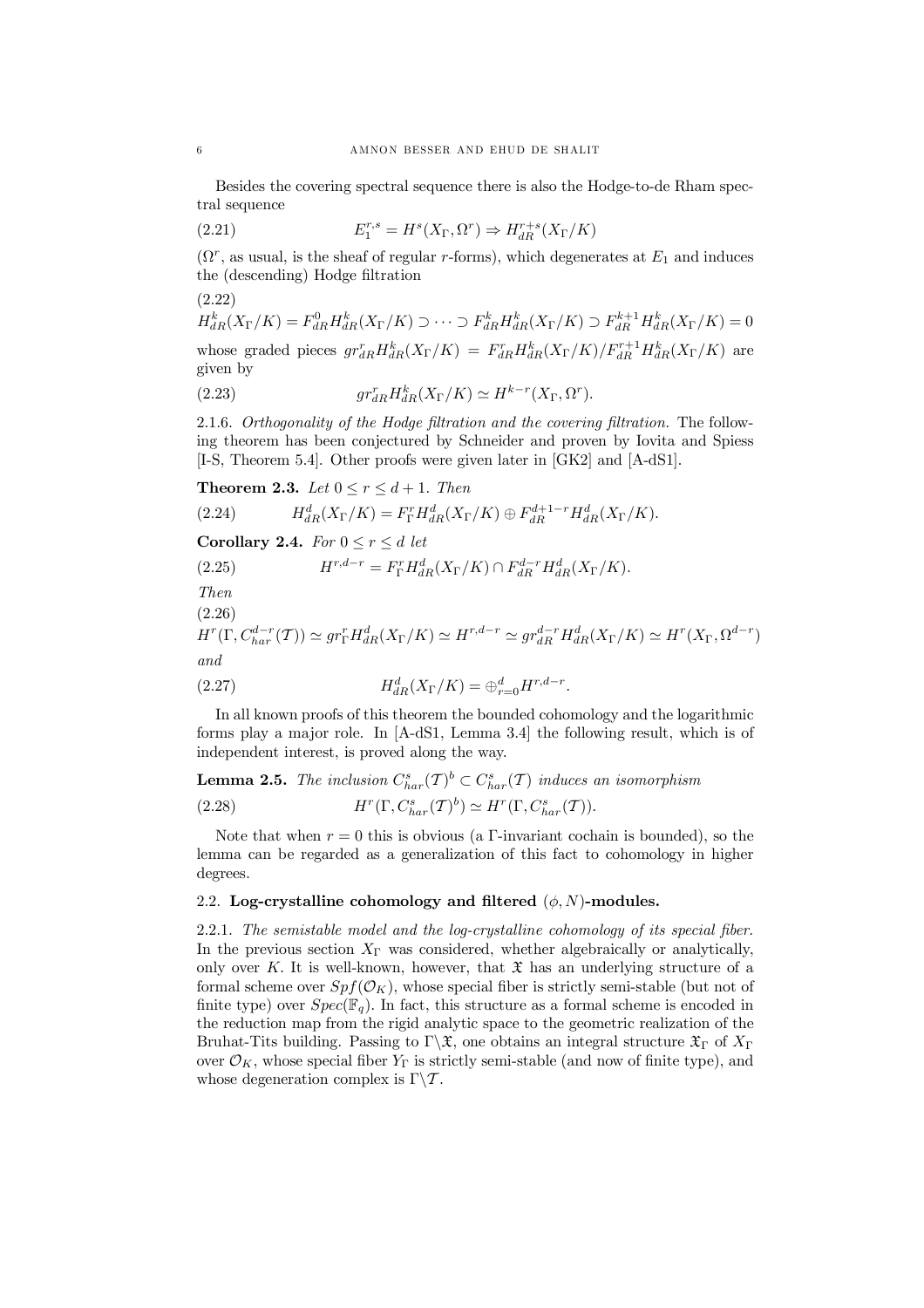In this situation Hyodo and Kato  $[H-K]$  attached to the special fiber  $Y_{\Gamma}$ , endowed with the induced log-structure (we denote this structure by  $Y_{\Gamma}^{\times}$ ), and to every degree  $0 \leq k \leq 2d$ , a log-crystalline cohomology,

(2.29) 
$$
D^k = H^k_{crys}(Y^{\times}_\Gamma/K_0).
$$

This is a finite dimensional vector space over the maximal unramified subfield  $K_0$ of K (the field of fractions of  $W(\mathbb{F}_q)$ ), which is endowed with a bijective semilinear *Frobenius* operator  $\Phi : D^k \to D^k$  and a linear nilpotent endomorphism  $N: D^k \to D^k$  (the *monodromy*) satisfying

$$
(2.30) \t\t N\Phi = p\Phi N.
$$

Let  $q = p^f$ . Then  $\phi = \Phi^f$  acts linearly on  $D^k$  and satisfies  $N\phi = q\phi N$ . As a result of the work of Deligne, Katz-Messing (in the good reduction case) and Mokrane [Mo] (in the semi-stable case) it is known that  $\phi$  acts on  $D^k$  with eigenvalues which are q-Weil numbers of weights j for  $\max(0, 2k - 2d) \le j \le \min(2k, 2d)$ . (A q-Weil number of weight  $j$  is an algebraic integer all of whose complex embeddings are of absolute value  $q^{j/2}$ ). We let  $D_j^k$  be the subspace of  $D^k$  which, after an extension of scalars to a finite algebraic extension of  $K_0$ , becomes the sum of the generalized eigenspaces of eigenvalues of weight j. It is clear that  $D_j^k$  is well-defined over  $K_0$ , although the generalized eigenspaces themselves may only be defined over a finite extension of  $K_0$ . It is also clear that we have a *weight decomposition* 

$$
D^k = \bigoplus_j D_j^k.
$$

We define the *weight* filtration as

$$
F_W^r D^k = \sum_{j \le r} D_j^k.
$$

Since N maps  $D_j^k$  to  $D_{j-2}^k$ , the weight filtration is preserved by both  $\Phi$  and N. The graded pieces of the weight filtration are  $gr_W^r D^k = F_W^r D^k / F_W^{r-1} D^k$ , and they are of course isomorphic to  $D_r^k$ . It follows that N induces a homomorphism which we denote by  $\nu$ 

(2.32) 
$$
\nu = gr_W N : gr_W^r D^k \to gr_W^{r-2} D^k.
$$

2.2.2. *The Hyodo-Kato comparison isomorphism.* Hyodo and Kato [H-K] have also established, in our situation, a comparison isomorphism between the log-crystalline cohomology of the special fiber and the de-Rham cohomology of the generic fiber. This comparison isomorphism depends on the choice of a uniformizer  $\pi$ , and is an isomorphism

(2.33) 
$$
\rho_{\pi}: D^k \otimes_{K_0} K \simeq H^k_{dR}(X_{\Gamma}/K).
$$

The dependence on  $\pi$  is given by the formula

(2.34) 
$$
\rho_{\pi'} = \rho_{\pi} \circ \exp(\log(\pi'/\pi)N).
$$

This implies that although  $\rho_{\pi}(D_j^k \otimes_{K_0} K)$  is not independent of  $\pi$ , the weight filtration

(2.35) 
$$
F_W^r H_{dR}^k(X_{\Gamma}/K) = \rho_{\pi}(F_W^r D^k \otimes_{K_0} K)
$$

is. In fact we have the following.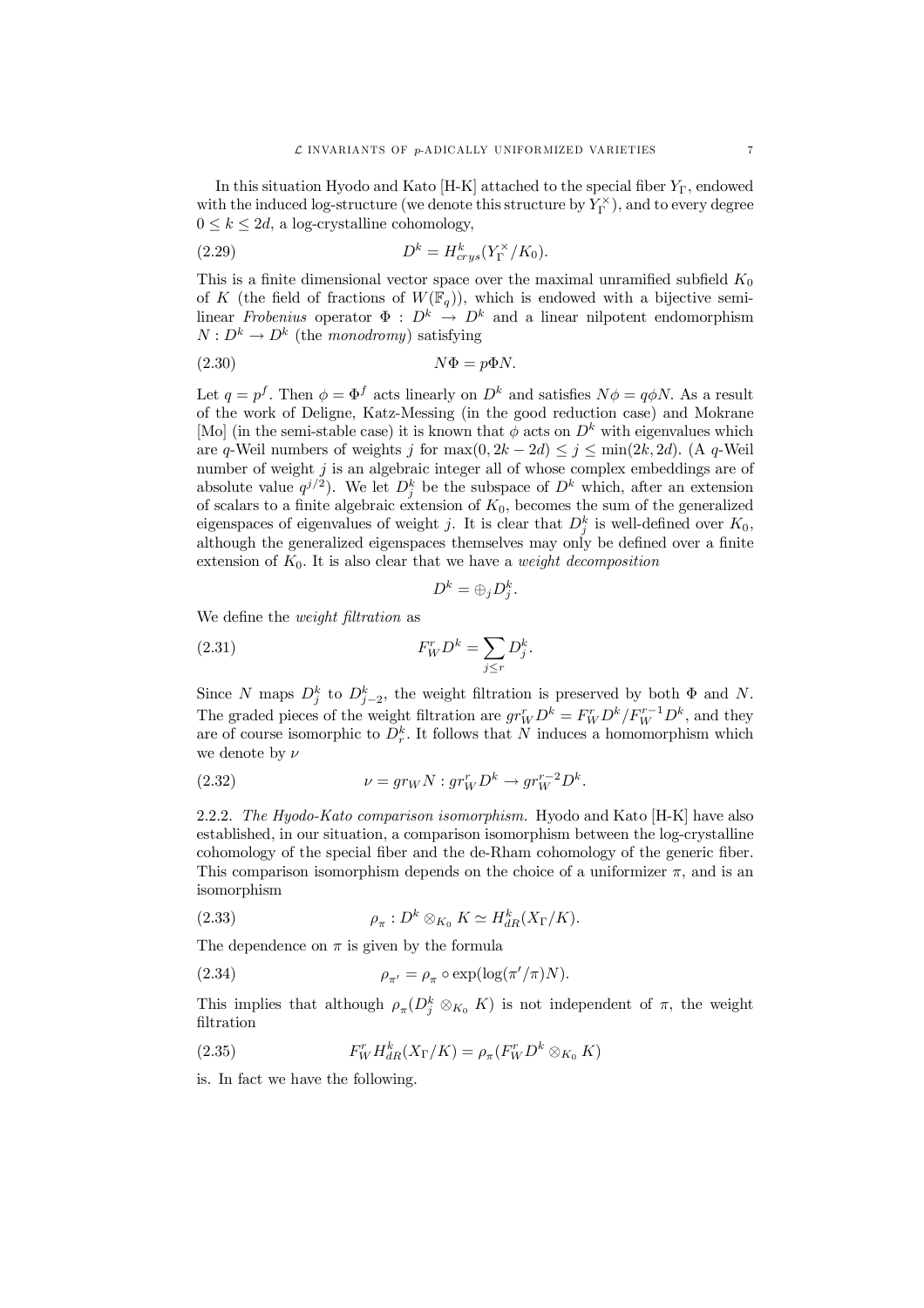**Proposition 2.6.** *If*  $k = 2r \neq d$  *then*  $D^k = D^k_k$  *is pure of weight* k. *If*  $k = d$ *then only* even *weights*  $0 \leq j \leq 2k$  *appear in the weight decomposition.* The *weight*  $\textit{filtration}$  *and covering*  $\textit{filtration}$  *on*  $H^d_{dR}(X_{\Gamma}/K)$  *coincide, up to a change in the indexing (see [GK2, Theorem 7.3]):*

(2.36) 
$$
F_{\Gamma}^{r} H_{dR}^{d}(X_{\Gamma}/K) = F_{W}^{2d-2r} H_{dR}^{d}(X_{\Gamma}/K).
$$

We transport the monodromy operator N to  $H_{dR}^k(X_{\Gamma}/K)$  using the isomorphism  $\rho_{\pi}$ . Because of (2.34) this is independent of  $\pi$ , maps  $F_W^{2r}H_{dR}^k(X_{\Gamma}/K)$  to  $F_W^{2r-2} H_{dR}^k(X_{\Gamma}/K)$ , and induces  $\nu = gr_W N$  on the graded pieces as for  $D^k$ .

2.2.3. *The monodromy-weight conjecture.* The (p-adic) monodromy-weight conjecture for  $X_{\Gamma}$  (see [Mo]) is known. It has been proved in [dS2] (building on [A-dS2]) and independently (in l-adic cohomology) by Ito [I]. Roughly stated, it says that the monodromy operator  $N$  is as non-trivial as it could be, given the constraints imposed on it by the weights. More precisely, we have the following ([dS2, Theorem 4.1] and [A-dS2, Theorem 4.3]).

**Theorem 2.7.** *The graded monodromy operator*  $\nu = gr_W N : gr_W^2 H_{dR}^d(X_{\Gamma}/K) \rightarrow$  $gr_W^{2r-2}H_{dR}^d(X_{\Gamma}/K)$  *is an isomorphism, except if*  $d=2m$  *is even and*  $r=m+1$  *(in which case it is injective with one-dimensional cokernel*) *or*  $r = m$  *(in which case it is surjective with one dimensional kernel).*

2.2.4. *Primitive cohomology.* When  $d$  is even, there is an exception to  $\nu$  being an isomorphism, when  $\nu$  maps into or out of the middle graded piece  $gr_W^d H_{dR}^d(X_{\Gamma}/K)$ . To treat this exceptional case uniformly it is convenient to introduce the *primitive* cohomology as follows.

The projective embedding of  $X_{\Gamma}$  determines a Chern class  $c_1 \in H_{dR}^2(X_{\Gamma}/K)$ . If  $d = 2m$ , then  $c_1^m \in H_{dR}^d(X_{\Gamma}/K)$  is non-zero. Since d is even, cup-product induces a symmetric non-degenerate pairing on  $H_{dR}^d(X_{\Gamma}/K)$ , and since  $c_1^m \cdot c_1^m = c_1^d \neq 0$ , the orthogonal complement of  $c_1^m$  is also a direct sum complement.

**Definition 2.1.** If  $d = 2m$  we let  $H_{prim}^d(X_{\Gamma}/K)$  be the subspace of  $H_{dR}^d(X_{\Gamma}/K)$ *which is orthogonal, under cup-product, to*  $c_m^1$ *, so that* 

(2.37) 
$$
H_{dR}^d(X_{\Gamma}/K) = K c_1^m \oplus H_{prim}^d(X_{\Gamma}/K).
$$

*If d is odd, we let*  $H_{prim}^d(X_{\Gamma}/K) = H_{dR}^d(X_{\Gamma}/K)$ .

In an analogous way we define  $D_{prim}^d$  in log-crystalline cohomology. The Hyodo-Kato comparison isomorphism respects Chern classes and the product structure on cohomology, and therefore maps primitive parts to primitive parts. Theorem 2.7 can now be strengthened.

**Theorem 2.8.** *The map*  $\nu = gr_W N$  :  $gr_W^2 H_{prim}^d(X_\Gamma/K) \to gr_W^{2r-2} H_{prim}^d(X_\Gamma/K)$ *is* an *isomorphism* for all r (including  $r = m$  or  $m + 1$  if  $d = 2m$ ).

# 2.3. The monodromy modules associated to  $H^d_{dR}(X_{\Gamma}/K)$  and the cohomological L-invariant.

2.3.1. *The d* monodromy modules. Let  $H = H^d_{prim}(X_{\Gamma}/K)$  and  $D = D^d_{prim}$ , and let  $F_{\Gamma}$  and  $F_{dR}$  be the induced "covering" and "Hodge" filtrations on H. We let  $gr_{\Gamma}$  and  $gr_{dR}$  be the graded pieces in these filtrations (restricted to H).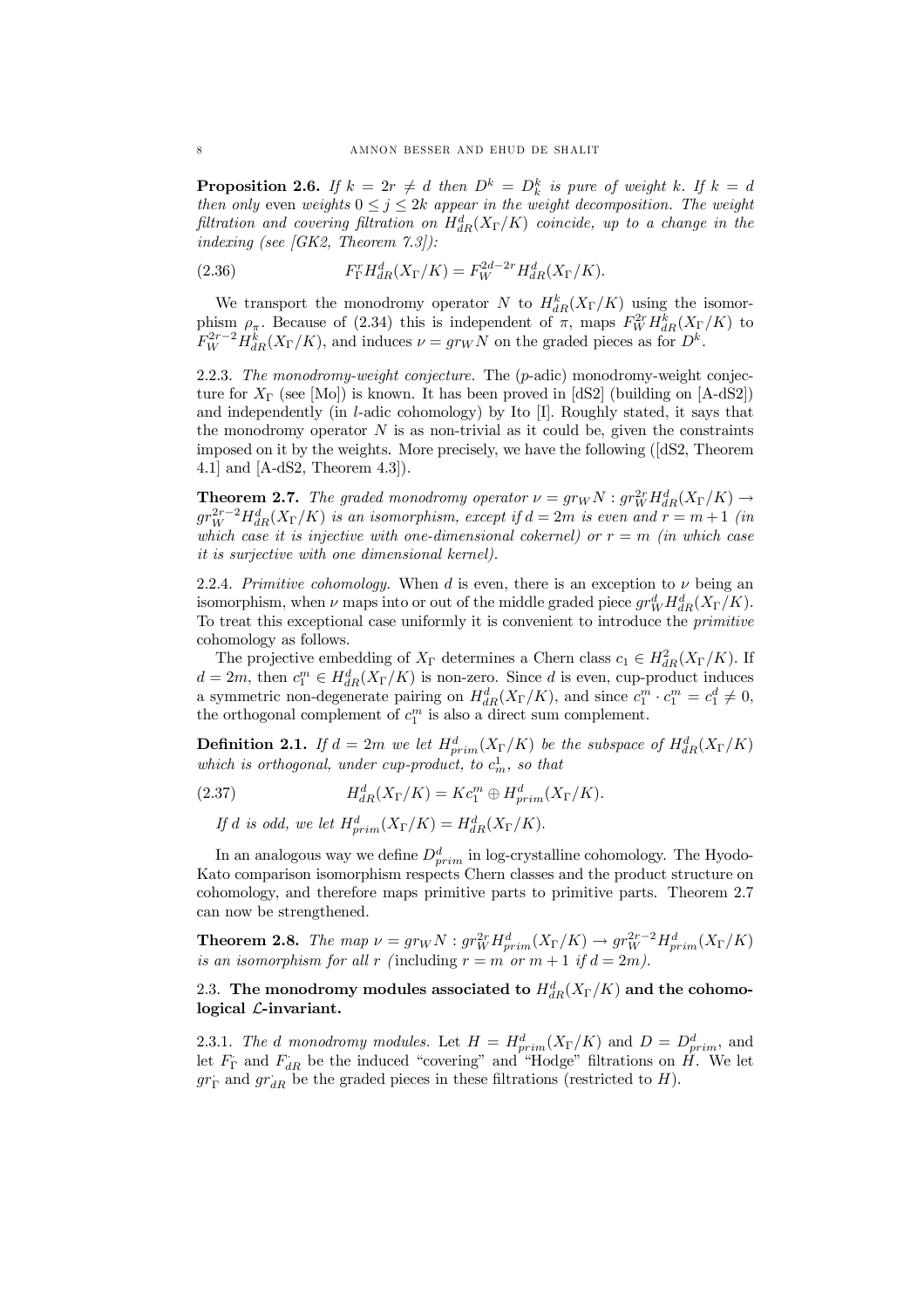For  $0 \leq i \leq d-1$  we consider the subquotient of length 2 in the covering filtration, which also happens to be a subquotient of length  $2$  in the Hodge filtration because of Theorem 2.3:

(2.38) 
$$
W_i = F_{\Gamma}^i / F_{\Gamma}^{i+2} = H / (F_{dR}^{d+1-i} \oplus F_{\Gamma}^{i+2}) = F_{dR}^{d-i-1} / F_{dR}^{d-i+1}.
$$

Since i is held fixed, we write  $W = W_i$  to facilitate the notation. Via the comparison isomorphism  $\rho_{\pi}: D \otimes_{K_0} K \simeq H$  we transport the weight *decomposition* from  $D$  to  $H$ . It depends on  $\pi$ . The transported weight *filtration* coincides (up to indexing) with the covering filtration on  $H$ , and is independent of  $\pi$ . Therefore, the subquotient W inherits a corresponding weight decomposition as

$$
(2.39) \t\t W = W^0 \oplus W^2_{\pi}
$$

where  $W^0$  is of weight  $2d - 2i - 2$  and  $W^2_{\pi}$  of weight  $2d - 2i$ . Only  $W^2_{\pi}$  depends on  $\pi.$  We also have the "cross"

$$
\begin{array}{cccc}\n & 0 & & & \\
 & & \downarrow & & \\
 & gr^{i+1}_{prim} & \text{or} & \\
 & H^{i+1}_{prim}(\Gamma, C^{d-i-1}_{har}) & \cong \\
 & & \downarrow & \searrow & \\
 & & \searrow & \downarrow & \\
 & & \searrow & gr^{d-i-1}_{dR} & \rightarrow & 0 \\
 & & \searrow & & \\
 & & \searrow & & \\
 & gr^{i}_{\Gamma} & = & \\
 & H^{i}_{prim}(\Gamma, C^{d-i}_{har}) & \downarrow & \\
 & & 0 & \n\end{array}
$$

where the diagonal arrows are isomorphisms by transversality. Here  $H^r_{prim}(\Gamma, C^{d-r}_{har}) =$  $H^r(\Gamma, C_{har}^{d-r})$  unless  $2r = d$ , in which case it is the intersection of the latter with H.

The monodromy operator induces a map  $\nu : gr_{\Gamma}^{i} \to gr_{\Gamma}^{i+1}$ , and is an isomorphism, even in the exceptional cases  $i = d/2$  or  $i = d/2 - 1$ , since we are considering primitive cohomology. This is a direct consequence of Theorem 2.8 and the coincidence of the weight filtration with the covering filtration.

2.3.2. *The Fontaine-Mazur*  $\mathcal L$  *invariants.* Consider the weight decomposition  $W =$  $W^0 \oplus W^2_{\pi}$  which has been transported to W from the analogous weight decomposition of D via  $\rho_{\pi}$ . The coincidence of the weight filtration with the covering filtration (up to indexing) implies that  $W^0 = gr_{\Gamma}^{i+1}$  and  $W_{\pi}^2$  projects isomorphically onto  $gr_{\Gamma}^i$ . Define

(2.41) 
$$
\lambda_{\pi}^{FM}: gr_{\Gamma}^{i} \to gr_{\Gamma}^{i+1}
$$

by first lifting to  $gr_{dR}^{d-i}$  (inverting the lower diagonal arrow in (2.40)), then projecting along the weight decomposition onto  $W<sup>0</sup>$ . Define

(2.42) 
$$
\mathcal{L}_{\pi,i+1}^{FM} = \nu^{-1} \circ \lambda_{\pi}^{FM} \in End(H_{prim}^i(\Gamma, C_{har}^{d-i})).
$$

These *L*-invariants are defined for  $1 \leq i + 1 \leq d$ . As a result of the formula giving the dependence of  $\rho_{\pi}$  on the uniformizer, we have

(2.43) 
$$
\mathcal{L}_{\pi',k}^{FM} - \mathcal{L}_{\pi,k}^{FM} = -\log(\pi'/\pi)I.
$$

The *L*-invariants are therefore invertible for generic  $\pi$ .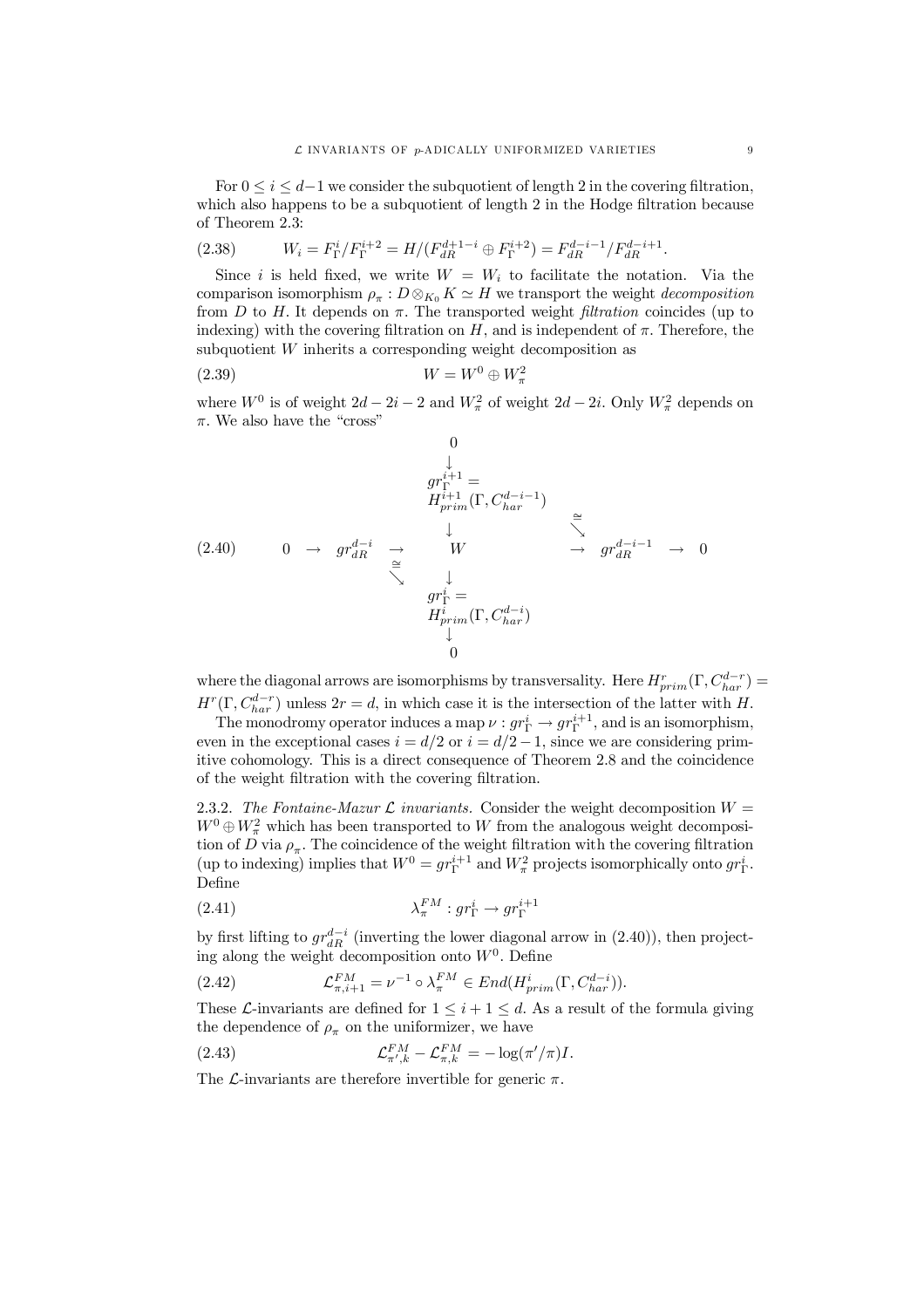2.3.3. An extension of  $H_{dR}^j(\mathfrak{X})$  by  $H_{dR}^{j-1}(\mathfrak{X})$  and its relation to  $\nu = gr_W N$ . The description of  $H^j_{dR}(\mathfrak{X})$  as a space of harmonic cochains  $C^j_{har}(\mathcal{T})$  allows one to make canonical extensions

(2.44) 
$$
0 \to C_{har}^{j-1}(\mathcal{T}) \to \tilde{C}_{har}^{j-1}(\mathcal{T}) \to C_{har}^j(\mathcal{T}) \to 0
$$

of G-modules  $(1 \leq j \leq d)$  and prove that  $\nu = gr_W N$ :  $H^i(\Gamma, C_{har}^{d-i}(\mathcal{T})) \rightarrow$  $H^{i+1}(\Gamma, C_{har}^{d-i-1}(\mathcal{T}))$  is in fact the connecting homomorphism arising from this short exact sequence. This is described in [A-dS2, Section 3] and [dS2, Theorem 4.1] and is the basis for our proof of the monodromy-weight conjecture. We refer to these papers for the definition of  $\tilde{C}_{har}^{j-1}(\mathcal{T})$  and the proof of its relation to  $\nu$ .

2.3.4. *Looking for another extension.* The discussion in this subsection is meant for motivation only. None of it will be needed later on, and the reader may skip it.

As we have just observed, the graded monodromy operator  $\nu$  on the (graded pieces of the) cohomology of  $X_{\Gamma}$  comes from a *universal extension* (2.44). It is equal to the *i*th connecting homomorphism in the long exact sequence in  $\Gamma$ -cohomology derived from this extension.

The following question arises: Are there similar extensions, depending on  $\pi$ , of  $C_{har}^j(T)$  by  $C_{har}^{j-1}(T)$   $(1 \leq j \leq d)$ , which will yield as connecting homomorphisms the maps  $\lambda_{\pi}^{FM}$ ? If so, both  $\nu$  and  $\lambda_{\pi}^{FM}$  will be governed by "universal extensions" independent of the particular  $\Gamma$ , and the  $\mathcal L$ -invariant will measure the discrepancy between the two. Denoting these hypothetical extensions by  $[?]_\pi$ , their extension classes in  $Ext<sup>1</sup>$  should satisfy

(2.45) 
$$
[?]_{\pi'} - [?]_{\pi} = -\log(\pi'/\pi)[\tilde{C}_{har}^{j-1}].
$$

This relation will imply and explain (2.43). Of course, we should make it clear in which abelian category we wish to look for these extensions. Notice that  $C_{har}^j(\mathcal{T})$ is the (full, as opposed to smooth) algebraic dual of the smooth representation

(2.46) 
$$
St_j = \frac{C^{\infty}(G/P_j, K)}{\sum_{P_j \subset Q} C^{\infty}(G/Q, K)},
$$

where  $P_j$  is the standard parabolic subgroup of G whose Levi consists of one block of size  $d + 1 - j$ , followed by blocks of size 1 along the diagonal  $(P_d$  is the Borel subgroup) [Sch-St, Section 4, Corollary 17]. In the denominator, Q runs over all the standard parabolics properly containing  $P_j$ . If  $j = d$ , this is the Steinberg representation. Now the representations  $St_j$  are smooth and admissible, and are examples of G-modules of compact type (direct limits of G-Banach modules under  $compat$  embeddings). In fact, they are direct limits of finite dimensional  $K$ -Banach spaces. Their full algebraic duals, endowed with the strong topology, are K-Fréchet spaces, and are reflexive: we can recover  $St_i$  as their topological duals [Sch, 16.5] and 16.10]. At first sight, this suggests to look for extensions of  $St_{j-1}$  by  $St_j$  in the category of smooth representations, and then dualize, to get  $[?]_{\pi}$ .

This, however, does not work. Sasha Orlik has shown that  $Ext^1(St_{j-1}, St_j)$  (extensions in the category of smooth representations) is 1-dimensional ([Or, Theorem 1]). This means that  $[?]_{\pi}$  would simply be a multiple of  $[\tilde{C}_{har}^{j-1}]$  and the  $\mathcal{L}$ -invariants would come out to be scalar, which is clearly not the case. We must modify our  $C_{har}^j$  somehow, and look for extensions in a *different* category, to find  $[?]_{\pi}$ .

We take our hint from the work of Breuil [Br], who showed that  $\mathcal{L}$ -invariants are related to Banach space completions of locally algebraic representations. We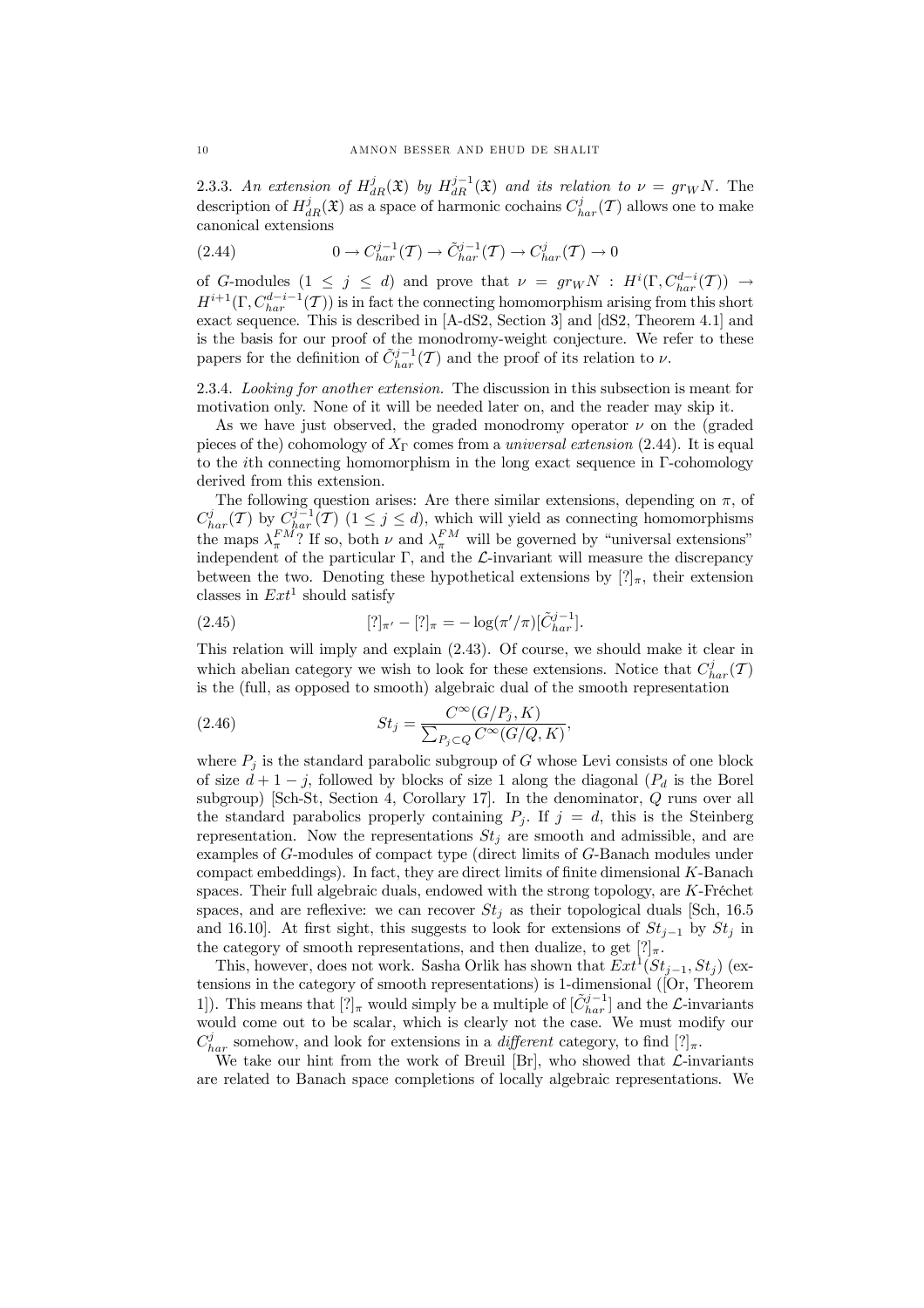replace  $C_{har}^j(\mathcal{T})$  by the smaller Banach space  $C_{har}^j(\mathcal{T})^b$  of bounded cohomology, and recall that this space is represented by bounded differential forms on  $\mathfrak{X}$ . We now look for an extension

(2.47) 
$$
0 \to C_{har}^{j-1}(\mathcal{T}) \stackrel{\alpha}{\to} [?]_{\pi} \stackrel{\beta}{\to} C_{har}^{j}(\mathcal{T})^b \to 0
$$

of topological G-modules, that will produce, upon passage to  $\Gamma$ -cohomology, connecting homomorphisms

(2.48) 
$$
\lambda_{\pi}: H^i(\Gamma, C^j_{har}(\mathcal{T})^b) \to H^{i+1}(\Gamma, C^{j-1}_{har}(\mathcal{T})).
$$

We stress that  $[?]_{\pi}$  will *not* be the pull-back of an extension of  $C_{har}^j(\mathcal{T})$  by  $C_{har}^{j-1}(\mathcal{T})$ . Concrete extensions, allowing computations with cocycles, will be constructed below. Two encouraging signs are the following:

(a) By Lemma 2.5, although the extension  $[?]_{\pi}$  may not extend to an extension of  $C_{har}^j(\mathcal{T})$  by  $C_{har}^{j-1}(\mathcal{T})$ , for the purpose of constructing  $\lambda_{\pi}$ , it is just as good, since  $H^i(\Gamma, C_{har}^j(\mathcal{I}))^b) = H^i(\Gamma, C_{har}^j(\mathcal{I}))$ , so the domain and range of  $\lambda_{\pi}$  are the same as those of  $\lambda_{\pi}^{FM}$ .

(b) When  $d = 1$ , the only interesting index is  $j = 1$ . In this case  $C_{har}^1(\mathcal{T})^b \simeq$  $\Omega^1(\mathfrak{X})^b$ , the map  $c \mapsto \omega_c$ , inverse to  $\omega \mapsto c_{\omega}$ , being given by Teitelbaum's Poisson kernel [Tei]. The space  $[?]_{\pi}$  is given in this case by the space of all Coleman primitives of forms from  $\Omega^1(\mathfrak{X})^b$  (based on  $\log_{\pi}$  as a branch of the logarithm). It is a known fact that this space, an extension of  $\Omega^1(\mathfrak{X})^b$  by K (the constants), satisfies the right dependence on  $\pi$ . See [dS3], where the relation between "Coleman integration" and "Schneider integration" is studied in greater generality. We emphasize that had we stayed with  $C_{har}^1(\mathcal{I}) \simeq H_{dR}^1(\mathfrak{X})$  we would have not been able to follow this path, since Coleman integrals are associated to differential forms, not to cohomology classes, and only the bounded cohomology classes have canonical forms representing them. The passage from  $C_{har}^1(\mathcal{T})$  to  $C_{har}^1(\mathcal{T})^b$  in the one-dimensional case is crucial.

As we shall see in the next section,  $p$ -adic integration theory, as developed by the first author, and in particular the space  $H^j_{fp,\pi}(\mathfrak{X})$ , supplies an extension of the type  $[?]_{\pi}$ , but of the module  $\Omega^{j}(\mathfrak{X})^c$  of closed forms, rather than of the cohomology  $H_{dR}^j(\mathfrak{X})$ . The bounded cohomology  $H_{dR}^j(\mathfrak{X})^b \simeq C_{har}^j(\mathcal{T})^b$  is the "common ground" where closed forms and cohomology meet.

# 3. HIGHER DIMENSIONAL  $p$ -ADIC INTEGRATION AND THE TRANSCENDENTAL  $\mathcal{L}$ -invariant

## 3.1. *p*-adic integration for semi-stable weak formal  $\mathcal{O}_K$ -schemes.

3.1.1. *Semi-stable* weak *formal*  $\mathcal{O}_K$ -schemes. The *p*-adic integration theory of higher dimensional forms developed in [Be1] and [Be2] relies heavily on the assumption that X is a smooth (and sometimes proper) scheme over  $Spec(\mathcal{O}_K)$ . For various applications, and definitely for the one we have in mind, it is desirable to extend p-adic integration to  $\mathcal{O}_K$ -schemes (and even formal  $\mathcal{O}_K$ -schemes) with semi-stable reduction. This is the subject of [B-Z] and [B-L-Z]. Here we extract the minimum necessary to treat Drinfeld's p-adic symmetric domain. Some of the results still represent work in progress. We work with weak formal schemes (rather than formal schemes) and the associated dagger spaces (rather than rigid spaces) because the de Rham complex is not well-behaved in the formal/rigid setup.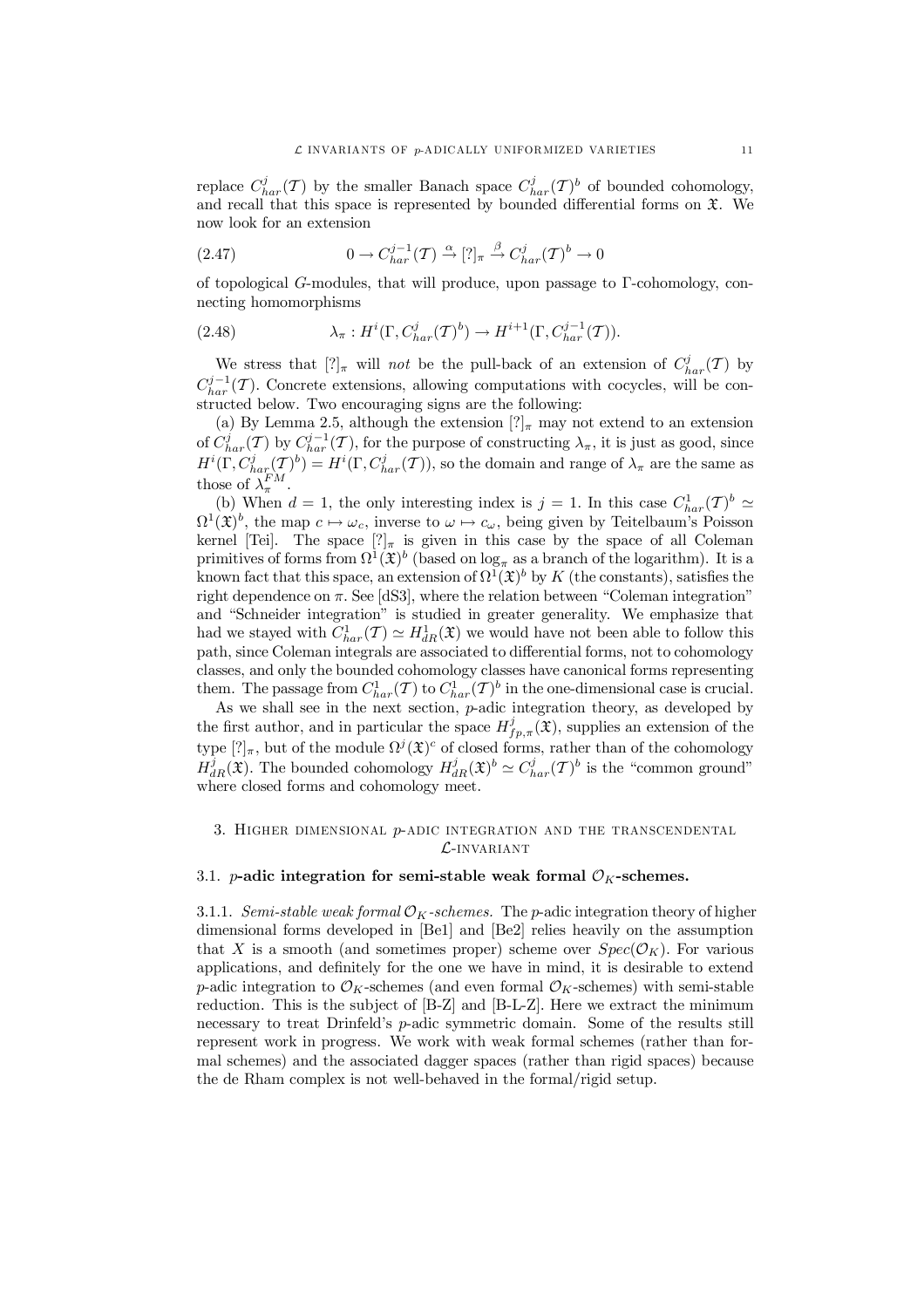Fix a uniformizer  $\pi$  of K. In this section we let  $\mathfrak X$  be a weak formal  $\mathcal O_K$ -scheme in the sense of  $[Mer]$ . We assume that  $\mathfrak X$  is locally of finite type, namely it is locally of the form  $Spwf(B)$ , where B is a quotient of  $\mathcal{O}_K[X_1, \ldots, X_n]^{\dagger}$ . A prime example, and in fact our motivating example, is the weak formal scheme underlying Drinfeld's rigid analytic space which was introduced in Section 2.1.1 under the same name. See [GK2, Section 6].

To every  $\mathfrak X$  as above one can functorially associate its "generic fiber"  $\mathfrak X_K$ , which is a dagger space over  $K$ , in the sense of [GK1]. See [GK2, Section 1.1], where this space is denoted  $\mathfrak{X}_{\mathbb{Q}}$ .

There is a faithful functor from weak formal schemes to formal schemes,  $\mathfrak{X} \mapsto \widehat{\mathfrak{X}}$ . The "generic fiber in the sense of Raynaud"  $\hat{\mathfrak{X}}_K$  associated to  $\hat{\mathfrak{X}}$  [Ber (0.2)] is the rigid analytic space associated to the dagger space  $\mathfrak{X}_K$  by Grosse-Kloenne. To sum up, the following diagram "commutes":

(3.1) 
$$
\begin{array}{cccc}\n\mathfrak{X} & \rightsquigarrow & \mathfrak{X}_K \\
\downarrow & & \downarrow \\
\hat{\mathfrak{X}} & \rightsquigarrow & \hat{\mathfrak{X}}_K\n\end{array}.
$$

In our example, under  $\widehat{\mathfrak{X}}_K$ , we recover Drinfeld's space as a rigid analytic space. We assume from now on that  $\mathfrak{X}_K$  *is smooth* and  $\mathfrak{X}$  *is strictly semistable.* This means that locally Zariski,  $\mathfrak X$  is étale over

(3.2) 
$$
Spwf(\mathcal{O}_K[X_1,\ldots,X_n]^{\dagger}/(X_1\cdots X_r-\pi))
$$

for some  $r \leq n$ . (*Semistable* means the same thing where "locally Zariski" is replaced by "locally étale".) The Drinfeld space example is of this sort.

3.1.2. The de Rham complex  $\mathbb{R}\Gamma_{dR}(\mathfrak{X}_K)$ . The de Rham complex is constructed as in [Be1, Section 5], except that since we do not need to worry about logarithmic singularities "at infinity", the construction is in fact far simpler. Thus  $\mathbb{R} \Gamma_{dR}(\mathfrak{X}_K)$ is a complex in the derived category  $D^+(Mod_K)$  of K-vector spaces, whose kth homology is (by definition)  $H_{dR}^k(\mathfrak{X}_K)$ . Putting the stupid filtration  $\tau^{\geq k}\Omega_{\mathfrak{X}_K/K}$  on the complex of sheaves of overconvergent differential forms we define

(3.3) 
$$
Fil^{k}\mathbb{R}\Gamma_{dR}(\mathfrak{X}_{K})=\mathbb{R}\Gamma(\mathfrak{X}_{K},\tau^{\geq k}\Omega_{\mathfrak{X}_{K}/K}).
$$

One has then  $\mathbb{R}\Gamma_{dR}(\mathfrak{X}_K) := Fil^0\mathbb{R}\Gamma_{dR}(\mathfrak{X}_K)$ , and there are maps

(3.4) 
$$
Fil^{k}\mathbb{R}\Gamma_{dR}(\mathfrak{X}_{K})\to\mathbb{R}\Gamma_{dR}(\mathfrak{X}_{K}).
$$

We caution the reader that the induced map on homology between these two complexes is not injective in general. For example, the kth homology of the complex  $Fil^k\mathbb{R}\Gamma_{dR}(\mathfrak{X}_K)$  is easily seen to be  $\Omega^k(\mathfrak{X}_K)^c$ , the global closed k-forms. Indeed, if

$$
\mathfrak{X}_K = \bigcup_{U \in \mathcal{U}} U
$$

is an admissible open cover of  $\mathfrak{X}_K$  by dagger affinoid subdomains, then the complex  $(3.3)$  is quasi isomorphic to the *total complex* of the de Rham-Cech double complex

$$
(3.6) \t\t \tilde{C}^j(\mathcal{U}, \Omega^i)
$$

(in degrees  $i \geq k$ ,  $j \geq 0$  and 0 elsewhere), and its k-homology is just  $\Omega^k(\mathfrak{X}_K)^c$ . If  $\mathfrak{X}_K$  is (the dagger space associated to) a smooth projective variety over K, then  $\Omega^k(\mathfrak{X}_K)^c$  is the bottom piece of the Hodge filtration in  $H^k_{dR}(\mathfrak{X}_K)$ , but in general the map from  $\Omega^k(\mathfrak{X}_K)^c$  to  $H^k_{dR}(\mathfrak{X}_K)$  need not be injective.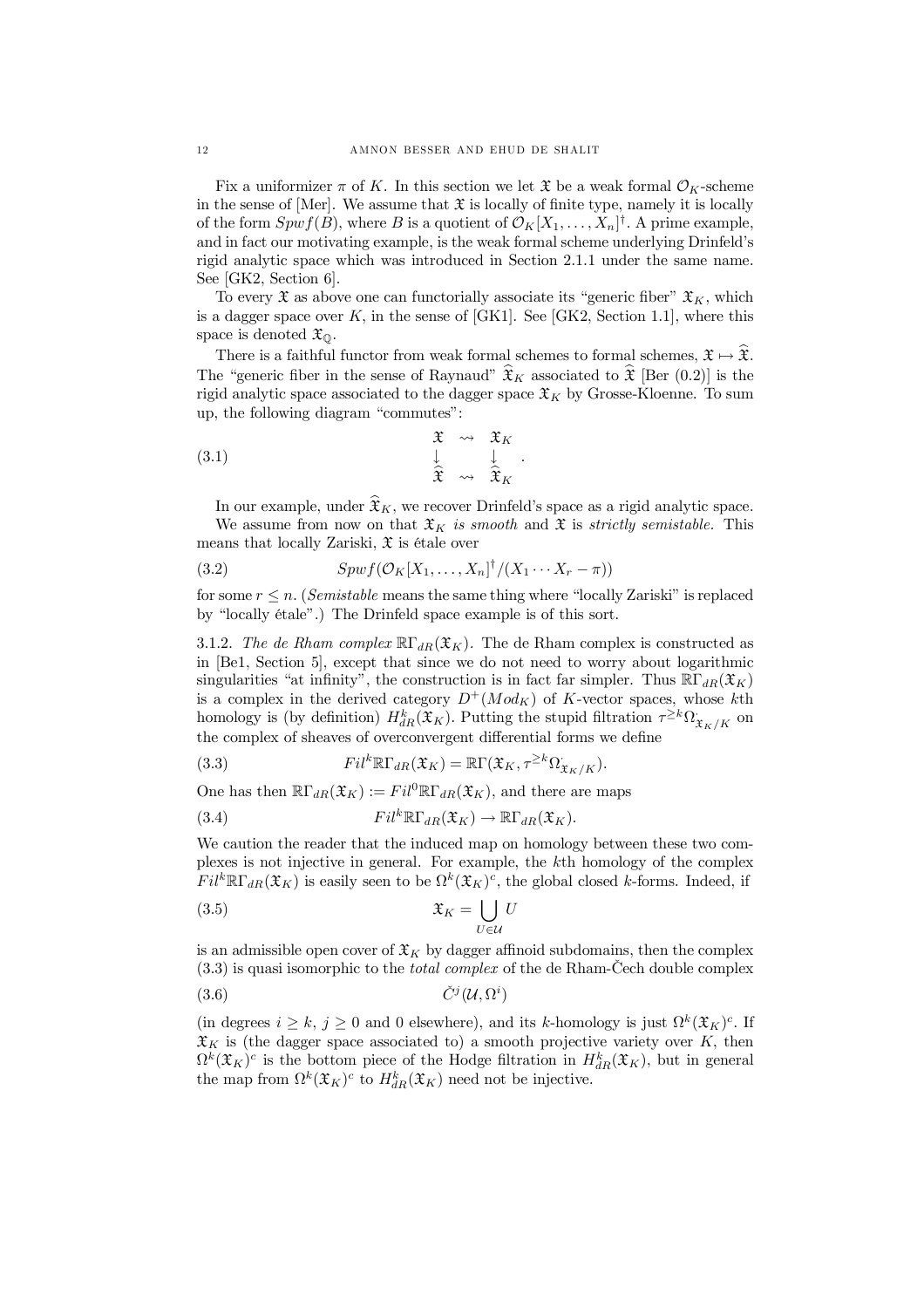If  $\mathfrak{X}_K$  is Stein, so Cartan's theorem B holds and coherent cohomology in positive degrees vanishes,  $\mathbb{R}\Gamma_{dR}(\mathfrak{X}_K)$  is quasi isomorphic to the complex  $\Omega(\mathfrak{X}_K)$ , hence in the derived category the two complexes are isomorphic. The Drinfeld symmetric domain is Stein [Sch-St, Section 1, Proposition 4].

3.1.3. The log-rigid complex and the comparison isomorphism. Let  $\kappa = \mathcal{O}_K/\pi \mathcal{O}_K$ , and let  $K_0$  be the field of fractions of  $W(\kappa)$ . The special fiber Y of  $\mathfrak X$  is a scheme, locally of finite type over  $\kappa$ . Being a divisor with normal crossings, Y defines on  $\mathfrak X$ a log-structure making  $\mathfrak X$  log-smooth over the base log-scheme

(3.7) 
$$
\mathfrak{S}^{\pi} = (Spf(\mathcal{O}_{K}), \mathbb{N}, 1 \mapsto \pi).
$$

This last log-scheme (which, despite the notation, is independent of  $\pi$ ), as well as

(3.8) 
$$
\mathfrak{S}^0 = (Spf(\mathcal{O}_{K_0}), \mathbb{N}, 1 \mapsto 0),
$$

are thickenings of the log-point

(3.9) 
$$
S^0 = (Spec(\kappa), \mathbb{N}, 1 \mapsto 0).
$$

Writing  $Y^{\times}$  for the fiber product

$$
(3.10) \t\t S0 \times_{\mathfrak{S}^{\pi}} \mathfrak{X}
$$

in the category of log-schemes,  $Y^{\times}$  becomes a fine log-scheme, log-smooth over  $S^0$ . This log-structure depends on  $\mathfrak{X} \mod \pi^2$ , but not on the special fiber alone. By abuse of notation we continue to denote  $Y^{\times}$  simply by Y.

For  $a \in \{0, \pi\}$ , Grosse-Kloenne constructs in [GK2, Lemma 1.4] complexes in the derived category of vector spaces (over  $K_0$  if  $a = 0$ , over K if  $a = \pi$ )

$$
\mathbb{R}\Gamma_{rig}(Y/\mathfrak{S}^a).
$$

While  $\mathbb{R}\Gamma_{rig}(Y):=\mathbb{R}\Gamma_{rig}(Y/{\mathfrak{S}}^{0})$  is a complex of vector spaces over  $K_{0}$  which carries a semi-linear action of the absolute Frobenius  $\Phi$ , it is  $\mathbb{R}\Gamma_{rig}(Y/\mathfrak{S}^{\pi})$  which can be *canonically identified* with  $\mathbb{R}\Gamma_{dR}(\mathfrak{X}_K)$ . If  $\#(\kappa) = p^f$  we let  $\phi = \Phi^f$ . It then acts linearly on  $\mathbb{R}\Gamma_{\text{rig}}(Y)$ .

The comparison isomorphism is an isomorphism *in the derived category*, depending on  $\pi$ ,

(3.12) 
$$
\rho_{\pi}: \ \mathbb{R}\Gamma_{rig}(Y)\otimes_{K_0}K\simeq \mathbb{R}\Gamma_{rig}(Y/\mathfrak{S}^{\pi})=\mathbb{R}\Gamma_{dR}(\mathfrak{X}_K).
$$

See [GK2, Theorem 3.4, Corollary 3.7].

The log-rigid cohomology groups  $H_{rig}^m(Y/K_0)$  are the homology groups of the complex  $\mathbb{R}\Gamma_{\text{rig}}(Y)$ .

3.1.4. *Finite polynomial cohomology*. Fix an index i and let  $P \in K_0[X]$  be any polynomial. (We shall later on assume that  $P(\phi)$  annihilates  $H_{rig}^i(Y/K_0)$ .) We denote by  $P(\phi)$  also the composition of morphisms in  $D^+(Mod_K)$ 

(3.13)

$$
Fil^{i}\mathbb{R}\Gamma_{dR}(\mathfrak{X}_{K})\to\mathbb{R}\Gamma_{dR}(\mathfrak{X}_{K})\stackrel{\rho_{\pi}^{-1}}{\simeq}\mathbb{R}\Gamma_{rig}(Y)\otimes_{K_{0}}K\stackrel{P(\phi)\otimes 1}{\to}\mathbb{R}\Gamma_{rig}(Y)\otimes_{K_{0}}K
$$

and define

(3.14) 
$$
H^i_{fp,\pi,P}(\mathfrak{X})=h^i\left(MF\{Fil^i\mathbb{R}\Gamma_{dR}(\mathfrak{X}_K)\stackrel{P(\phi)}{\to}\mathbb{R}\Gamma_{rig}(Y)\otimes_{K_0}K\}\right).
$$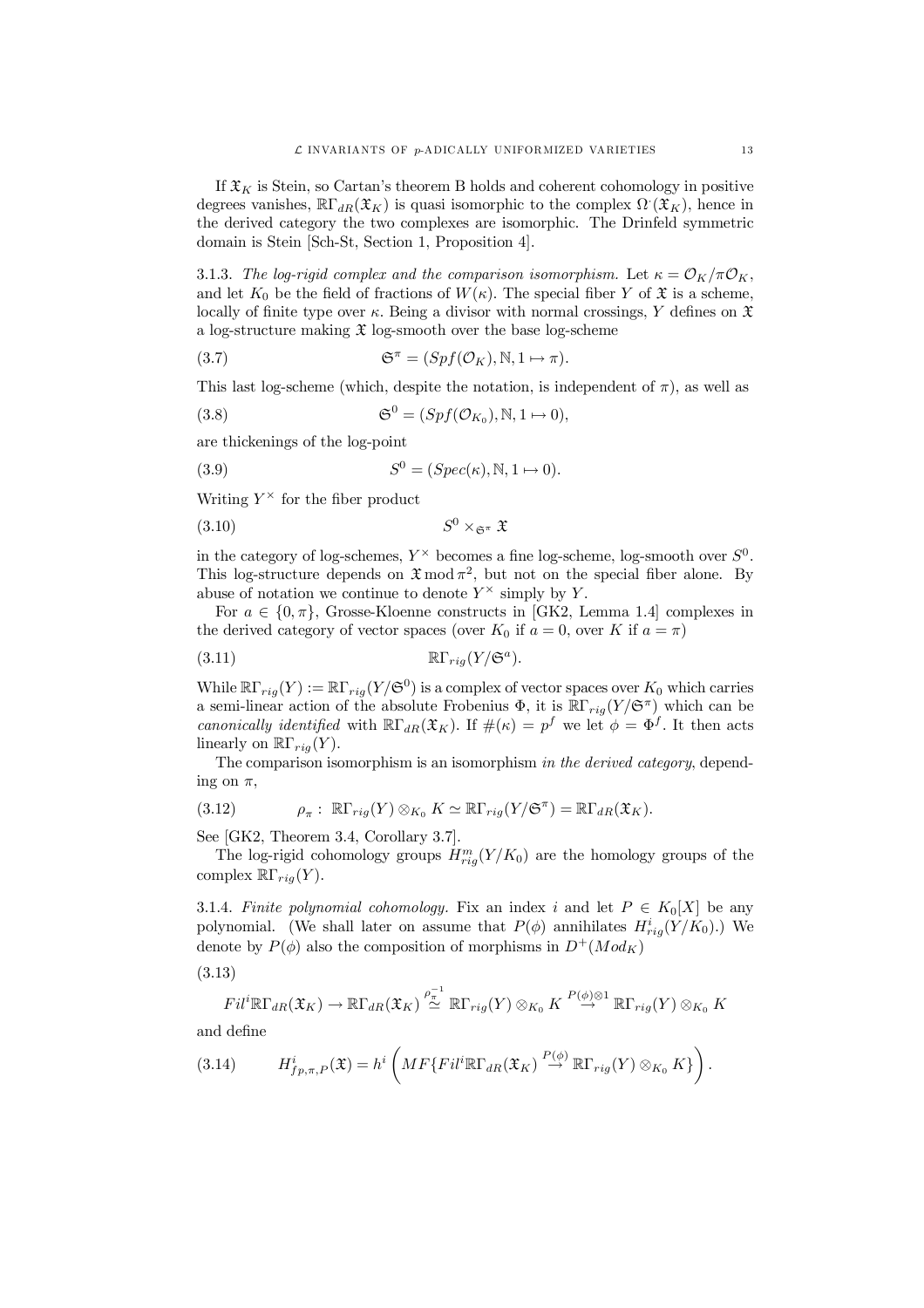Here, for any map of complexes  $A: \xrightarrow{f} B$ , the mapping fiber (cone)  $MF\{A: \xrightarrow{f} B^*\}$ is the complex

(3.15) 
$$
C^i = A^i \oplus B^{i-1}, \quad d_C^i(a, b) = (d_A^i a, f(a) - d_B^{i-1}(b)),
$$

and  $h^{i}(C)$  is the *i*th homology of the complex C<sup> $\cdot$ </sup>. There is an obvious exact sequence

(3.16) 
$$
0 \to B'[1] \to C^{\cdot} \to A^{\cdot} \to 0.
$$

Strictly speaking, since  $\rho_{\pi}$  is only defined in the derived category, the map  $P(\phi)$  is not a homomorphism of complexes, but breaks up as a chain of homomorphisms and inverses of quasi-isomorphisms. The linear algebra needed to overcome this difficulty and show that the cone construction can nevertheless be carried out, is explained (in the good reduction case) in [Be1, Section 4]. We remark that, compared to [Be1] and [Be2], where the author defines more general groups  $H^i_{fp}(X,n)$ , our groups should have been denoted by  $H^i_{fp,\pi,P}(\mathfrak{X},i)$ .

Assume that  $P(\phi)$  annihilates  $H_{rig}^i(Y/K_0)$ . For every  $\omega \in \Omega^i(\mathfrak{X}_K)^c$ , representing as we have seen an element of  $Fil^i\mathbb{R}\Gamma_{dR}(\mathfrak{X}_K), P(\phi)(\omega)$  is, in such a case, exact. In concrete terms, an element of  $H^i_{fp,\pi,P}(\mathfrak{X})$  is then nothing but a pair

(3.17) 
$$
(\omega, \gamma) \in \Omega^{i}(\mathfrak{X}_{K}) \times \mathbb{R}\Gamma_{rig}^{i-1}(Y)/d\mathbb{R}\Gamma_{rig}^{i-2}(Y)
$$

such that  $d\omega = 0$  and  $d\gamma = P(\phi)(\omega)$ . Note that the dependence on  $\pi$  comes only via  $\rho_{\pi}$  which is "hidden" in  $P(\phi)$ .

**Theorem 3.1.** Assume that  $P(\phi)$  annihilates  $H_{rig}^i(Y/K_0)$  and write  $H_{fp,\pi}^i(\mathfrak{X})$  for  $H^i_{fp,\pi,P}(\mathfrak{X})$ . Then this cohomology is functorial in X and satisfies the following *properties.*

*(i) There is a short exact sequence*

(3.18) 
$$
0 \to H_{dR}^{i-1}(\mathfrak{X}_K) \xrightarrow{\alpha} H_{fp,\pi}^i(\mathfrak{X}) \xrightarrow{\beta} \Omega^i(\mathfrak{X}_K)^c \to 0.
$$

(*ii*) *Assume* furthermore that  $P(\phi)$  is bijective on  $H_{rig}^{i-1}(Y/K_0)$  (weak version *of "purity"). The …nite polynomial cohomology is then independent of* P; *up to a canonical isomorphism.*

*(iii) There is a cup product, which is compatible with the short exact sequence in the following two ways:*

(a) 
$$
\beta(x \cup y) = \beta(x) \land \beta(y)
$$
.

 $(b)$   $\alpha(x) \cup y = \alpha(x \cup [\beta(y)])$  *where*  $[\beta(y)]$  *is the cohomology class of the closed form*  $\beta(y)$ .

Proof. The short exact sequence is immediate from the definition, together with the comparison isomorphism for  $H_{rig}^{i-1}$ . For (ii) note that if we replace P by PQ where Q is another polynomial for which  $Q(\phi)$  is bijective on  $H_{rig}^{i-1}$ , the map

(3.19) 
$$
(\omega, \gamma) \mapsto (\omega, Q(\phi)\gamma)
$$

induces an isomorphism between  $H^i_{fp,\pi,P}(\mathfrak{X})$  and  $H^i_{fp,\pi,PQ}(\mathfrak{X})$ . For (iii) follow the steps in [Be1].  $\blacksquare$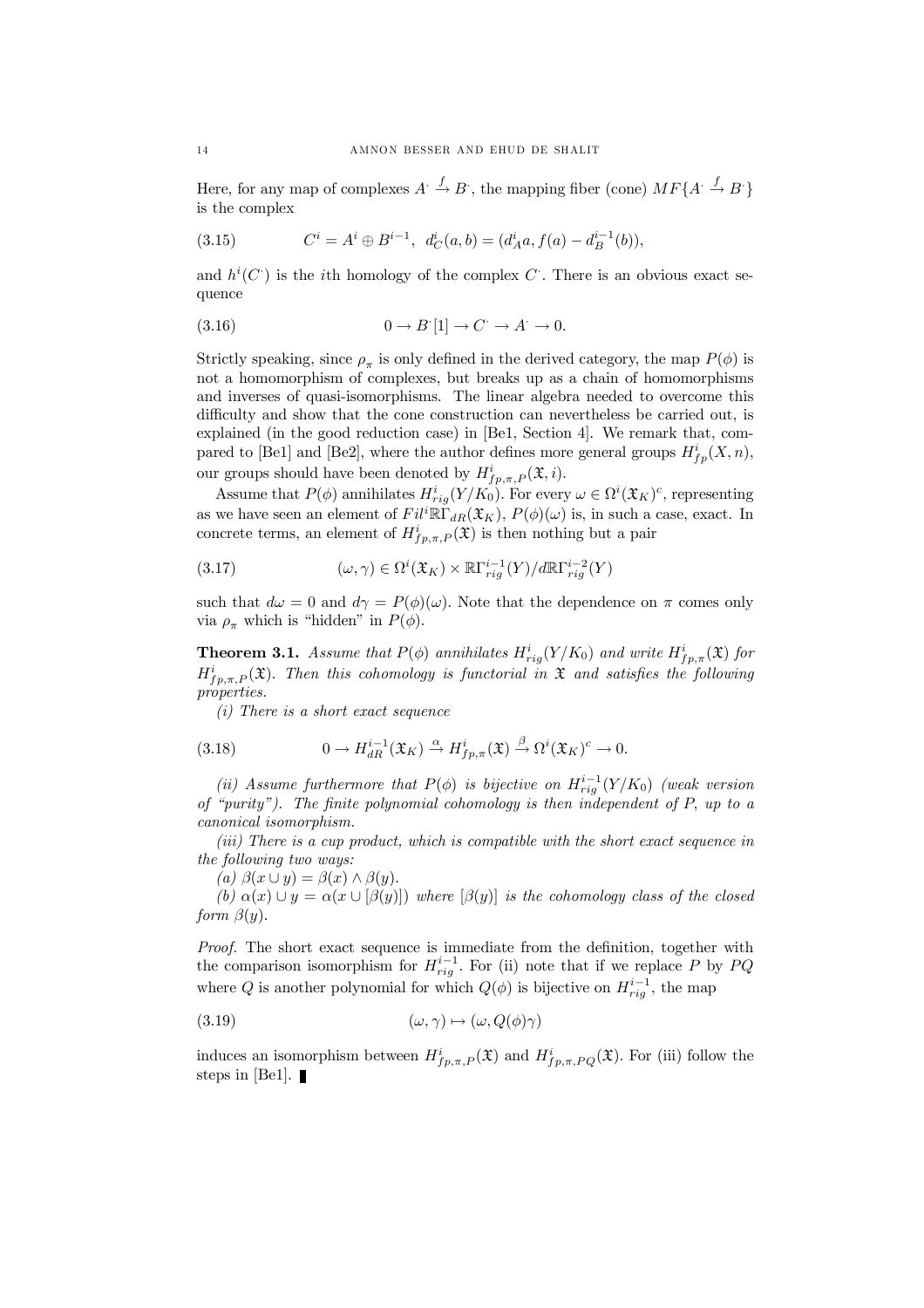3.1.5. *Restriction to the smooth part.* Let  $Y^{sm}$  be the smooth locus of Y (over  $Spec(\kappa)$ , and  $\mathfrak{X}^{sm}$  the restriction of  $\mathfrak{X}$  to  $Y^{sm}$ . Let  $sp: \mathfrak{X}_K \to Y$  be the specialization map ([Ber, 0.2.2] and [GK2, 1.1]) and  $\mathfrak{X}'_K = sp^{-1}(Y^{sm})$ . We assume that  $Y^{sm}$ is the disjoint union of connected smooth affine schemes  $Y_v$ , indexed by  $v \in \mathcal{T}_0$ . We let  $\mathfrak{X}_v$  be the restriction of  $\mathfrak{X}$  to  $Y_v$ , a weak formal scheme. Its associated dagger space  $X_v = sp^{-1}(Y_v) \subset \mathfrak{X}'_K$  is an affinoid dagger space with good reduction and the comparison isomorphism

(3.20) 
$$
\mathbb{R}\Gamma_{rig}(Y_v)\otimes_{K_0}K\simeq \mathbb{R}\Gamma_{dR}(X_v/K)
$$

does not depend on  $\pi$ . Since  $Y_v$  is affine and smooth, the rigid cohomology of  $Y_v$  is just the Monsky-Washnitzer cohomology and  $\mathbb{R}\Gamma_{riq}(Y_v)\otimes_{K_0} K$  is quasi isomorphic to  $\Omega$   $(X_v)$ . Let

(3.21) 
$$
\widehat{H}_{fp}^{i}(\mathfrak{X})=h^{i}\left(MF\{Fil^{i}\mathbb{R}\Gamma_{dR}(\mathfrak{X}_{K})\stackrel{P(\phi)}{\rightarrow}\mathbb{R}\Gamma_{rig}(Y^{sm})\otimes_{K_{0}}K\}\right).
$$

By  $P(\phi)$  we mean the map denoted by this name previously, followed by the functorial restriction to  $Y^{sm}$ . Alternatively, we can first restrict to  $\mathfrak{X}'_K$ , then use the map  $P(\phi)$  with  $\mathfrak{X}'_K$  and  $Y^{sm}$  replacing  $\mathfrak{X}_K$  and Y. This cohomology does not depend on  $\pi$ , as is clear from the second description just given, and has the advantage that it can be written down explicitly (see below).

It follows that there is a functorial map  $\iota$  sitting in a commutative diagram

(3.22) 
$$
\begin{array}{ccccccccc}\n0 & \rightarrow & H_{dR}^{i-1}(\mathfrak{X}_K) & \xrightarrow{\alpha} & H_{fp,\pi}^i(\mathfrak{X}) & \xrightarrow{\beta} & \Omega^i(\mathfrak{X}_K)^c & \rightarrow & 0 \\
& & \downarrow & & \downarrow \iota & & || & & \n\end{array}
$$

$$
\begin{array}{ccccccccc}\n0 & \rightarrow & H_{dR}^{i-1}(\mathfrak{X}'_K) & \xrightarrow{\alpha} & \widehat{H}_{fp}^i(\mathfrak{X}) & \xrightarrow{\beta} & \Omega^i(\mathfrak{X}_K)^c & \rightarrow & 0\n\end{array}
$$

**Lemma 3.2.** Suppose that  $\mathfrak{X}$  is the Drinfeld symmetric domain. Then  $\iota$  is injec*tive.*

*Proof.* It is enough to prove that  $H_{dR}^{i-1}(\mathfrak{X}_K) \to H_{dR}^{i-1}(\mathfrak{X}'_K)$  is injective. Let  $\omega \in$  $\Omega^{i-1}(\mathfrak{X}_K)$  be a closed form. If all its restrictions to the dagger affinoids  $X_v$  are exact, all its residues along pointed  $i - 1$  cells of the Bruhat-Tits building vanish, and by the main theorem of [dS1],  $\omega$  is exact.

We shall be mainly interested in the image of  $\iota$ .

It is well-known [Col, Corollary 1.1a] that, as the  $Y_v$  are smooth and affine, the Frobenius automorphism  $\phi$  of each  $Y_v$  has a lifting to a rigid analytic (overconvergent) automorphism  $\phi_v$  of  $X_v$ . These  $\phi_v$  are not unique, but are all "homotopic". Fix a choice of  $\phi_v$  for each  $v \in \mathcal{T}_0$ . Then an element of  $\hat{H}^i_{fp}(\mathfrak{X})$  may be concretely realized by a collection  $(\omega; \gamma_v)_{v \in \mathcal{T}_0}$ , where  $\omega \in \Omega^i(\mathfrak{X}_K)^c$  as before, and  $\gamma_v \in \Omega^{i-1}(X_v)/d\Omega^{i-2}(X_v)$  satisfy

(3.23) 
$$
d\gamma_v = P(\phi_v^*)(\omega|_{X_v}).
$$

For  $i = 1$  the  $\gamma_v$  are just overconvergent functions  $f_v$  satisfying  $df_v = P(\phi_v^*)(\omega|_{X_v})$ and the data  $(\omega; f_v)$  is what is needed to determine the Coleman integral of  $\omega$  on  $X_v$ . See [Col, Theorem 2.1].

3.1.6. *p-adic integration on*  $\mathbb{G}_m$ . Before we proceed we have to settle the special case where  $\mathfrak X$  is the standard weak formal model of  $\mathfrak X_K = \mathbb G_{m,K}$ . Thus  $\mathfrak X^{sm}$  is the "Néron model of  $\mathbb{G}_m$ ". Here Y is isomorphic to an infinite chain of  $\mathbb{P}^1$ 's  $Y(v)$ indexed by  $v \in \mathbb{Z}$ , where the 0 of  $Y(v)$  is glued transversally to the  $\infty$  of  $Y(v + 1)$ .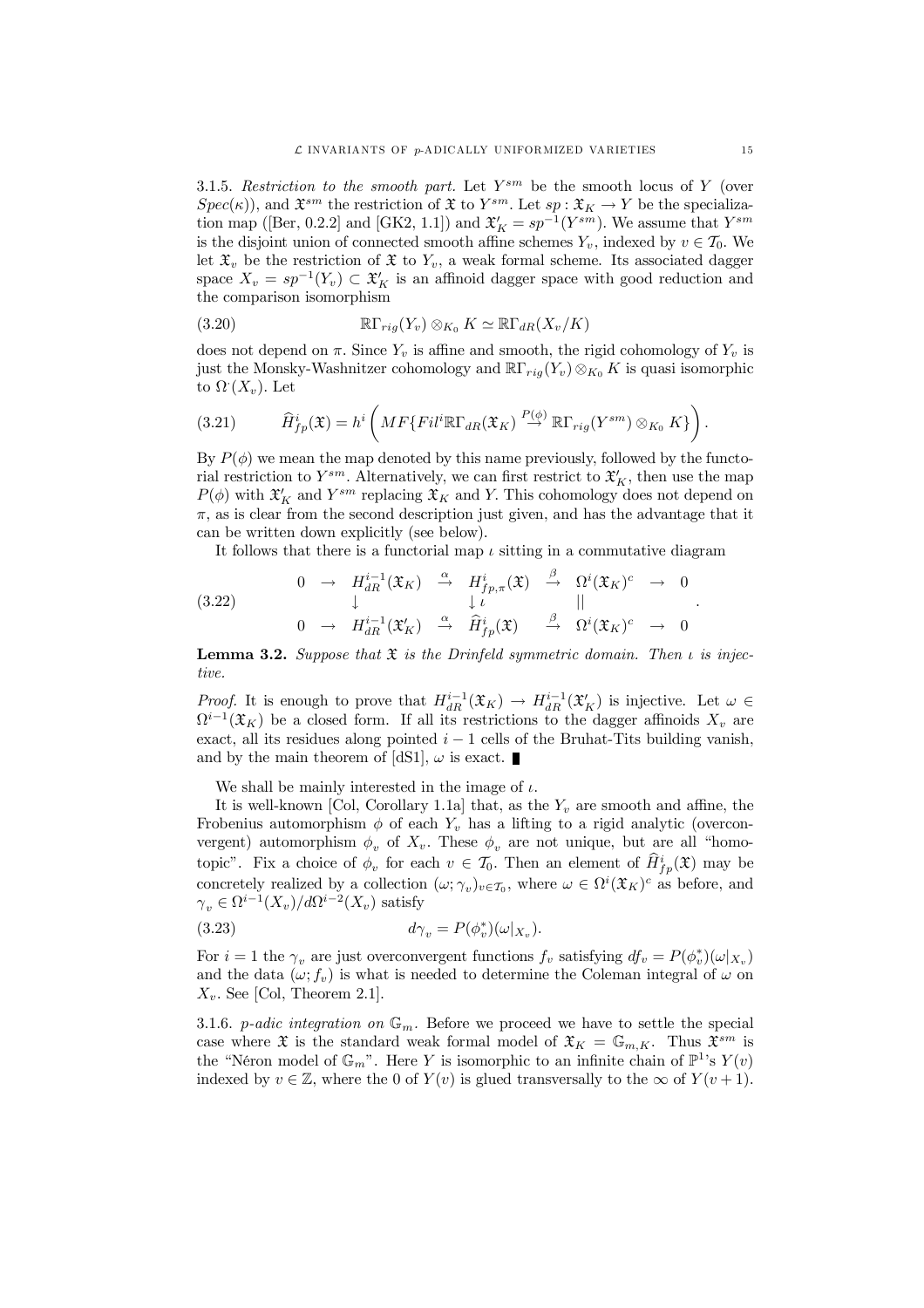Note that unless we fix the parameter  $\pi$ , only  $Y(0)$  can be canonically identified with  $\mathbb{P}^1$ , the isomorphisms of the other irreducible components with  $\mathbb{P}^1$  being dependent on  $\pi$ . The smooth locus  $Y^{sm}$  is the disjoint union of  $Y_v = Y(v) - \{0, \infty\}$ . We let  $\mathfrak{X}_v$  be the restriction of  $\mathfrak{X}$  to  $Y_v$ . Note that  $K^\times$  acts on  $\mathfrak{X}$ . On the special fiber,  $a \in K^{\times}$  map  $Y(v)$  to  $Y(v + ord_{\pi}(a)).$ 

Consider the form  $\omega = dz/z$  on  $\mathfrak{X}_K$ . Its Vologodsky integral [Vol], [B-Z] is the branch  $\log_{\pi}$  of the logarithm satisfying  $\log_{\pi}(\pi) = 0$ , and is thus invariant under multiplication by  $\pi$ . It is natural to expect the same of the class in  $H^1_{fp,\pi}(\mathfrak{X})$  lifting  $\omega$ .

# **Proposition 3.3.** Every lift  $\tilde{\omega}$  of  $\omega = dz/z$  to  $H_{fp,\pi}^1(\mathfrak{X})$  is invariant under multi*plication* by  $\pi$ .

*Proof.* Rather than unravel the definitions, we found it easier, even in this simple case, to use a trick, and deduce the claim from the description of the Frobeniusmonodromy modules of semi-stable curves given by Coleman and Iovita in [C-I]. See an exposition of their results also in [dS3]. Since any two  $\tilde{\omega}$  differ by a constant, it is enough to prove the invariance for one lift, and it suffices to prove invariance by  $\pi^k$  for some  $k \geq 1$ .

For a suitable  $q_E = \pi^k$  the Tate elliptic curve  $E_K$  with period  $q_E$  has strictly semi-stable reduction. Let E be a semi-stable proper model of  $E_K$  over  $Spec(\mathcal{O}_K)$ , and  $E_{\kappa}$  its special fiber, equipped with the induced log structure. If we let  $\widehat{E}$ denote the weak formal completion of E along the special fiber, then  $\widehat{E}$  is the quotient of  $\mathfrak{X} = \mathbb{G}_m$  by the action of  $\langle q_E \rangle$ , and likewise  $E_K$  is the quotient of  $\mathfrak{X}_K$ . The differential form  $\omega \in \Omega^1(\mathfrak{X}_K)$  descends to

(3.24) 
$$
\omega_E \in \Omega^1(E_K) \subset H^1_{dR}(E_K/K).
$$

In other words,  $\omega$  is the pull-back of  $\omega_E$  under the quotient map.

Let  $P(X) = 1 - q^{-1}X$  (where  $q = #(\kappa)$ , not to be confused with  $q_E$ ). It is a consequence of [C-I] that for our choice of  $\pi$ , the image of  $\omega_E$  in  $H^1_{rig}(E_\kappa/K_0) \otimes_{K_0} K$ under  $\rho_{\pi}^{-1}$ , is killed by  $P(\phi^*)$  (see [B-Z]). We emphasize that this is the step where the relation between  $\pi$  and  $q_E$  takes its effect. Without it, all that we can say is that the image of  $\omega_E$  in  $H^1_{rig}(E_\kappa/K_0) \otimes_{K_0} K$  is killed by  $(1-q^{-1}\phi^*)(1-\phi^*)$ . One needs a quadratic polynomial to kill the rigid cohomology of  $E_{\kappa}$ , while the linear polynomial P suffices to kill the rigid cohomology of our  $\mathfrak{X}$ .

We use the polynomial  $P$  in the definition of finite polynomial cohomology. For the computation of  $H^1_{fp,\pi}(\mathfrak{X})$  this is legitimate, since  $P(\phi^*)$  kills  $H^1_{rig}(Y/K_0)$  and is bijective on the constants. For E we *may not* identify  $H_{fp,\pi}^1(E)$  with  $H_{fp,\pi,P}^1(E)$ . Nevertheless, by the discussion in the previous paragraph,  $\omega_E$  does lift to an  $\tilde{\omega}_E$  $H^1_{fp,\pi,P}(E)$ . As a lift of its pull-back  $\omega$  to  $H^1_{fp,\pi,P}(\mathfrak{X})$  we can therefore take the pull-back of  $\tilde{\omega}_E$ , which is evidently invariant under  $q_E = \pi^k$ .

For each value of  $\pi$  there is a unique lift

$$
(3.25) \t\t\tlog_{\pi} \in H_{fp,\pi}^1(\mathfrak{X})
$$

which, in addition to being invariant under  $\pi$ , is in the  $(-1)$ -eigenspace of  $z \mapsto z^{-1}$ .

#### Corollary 3.4. *We have*

(3.26)  $\iota(\log_{\pi}) - \iota(\log_{\pi'}) = \alpha(\psi)$ 

where  $\psi \in H_{dR}^0(\mathfrak{X}'_K) = \prod_{n \in \mathbb{Z}} K$  *is*  $n \mapsto -n \log(\pi/\pi').$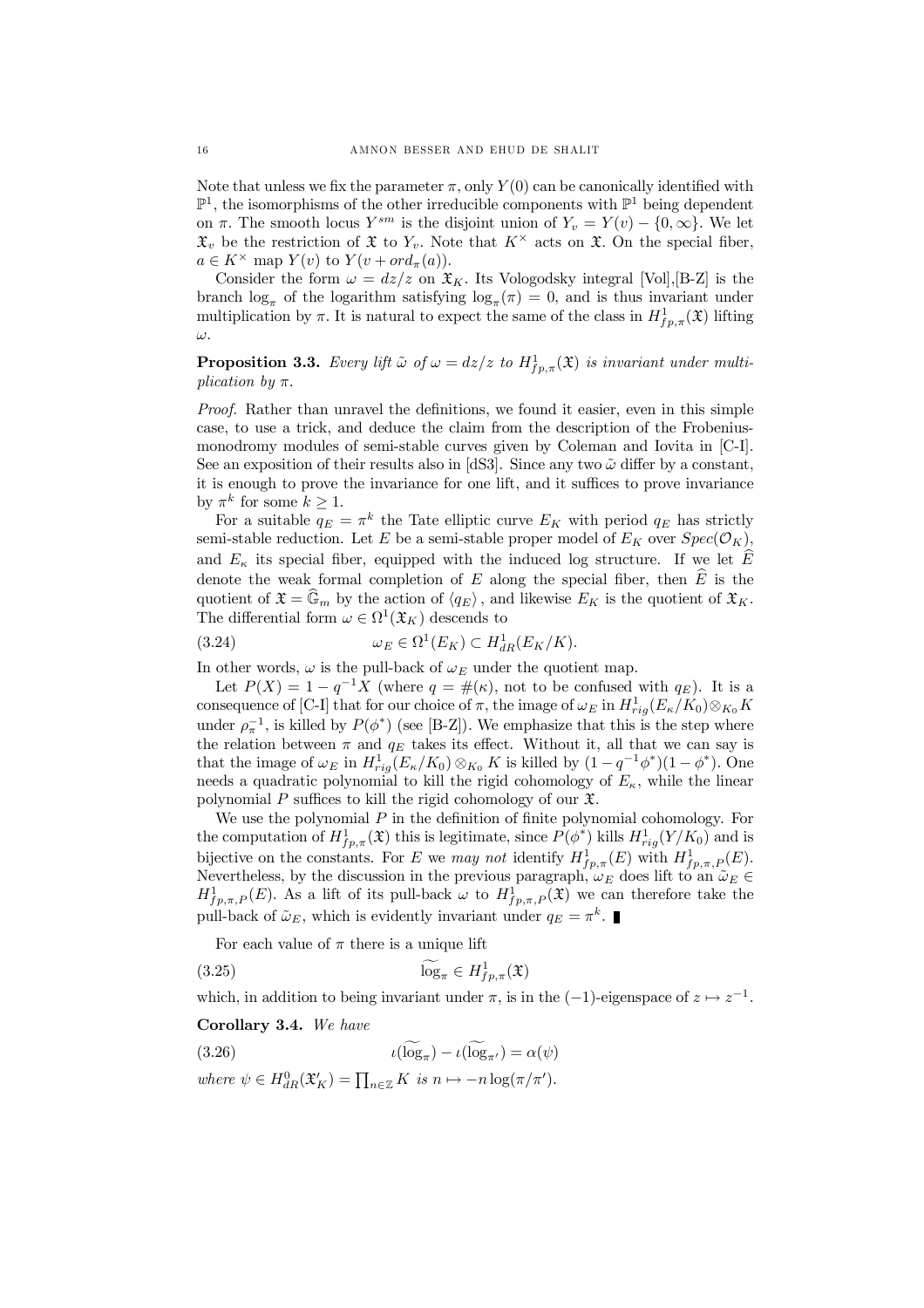*Proof.* By the proposition and functoriality,  $\iota(\log_{\pi})$  is invariant under multiplication by  $\pi$ , and similarly  $\iota(\log_{\pi'})$  is invariant under multiplication by  $\pi'$ . They both map under  $\beta$  to  $dz/z$  so their difference must be  $\alpha(\psi)$  for some  $\psi$ . This  $\psi$  must be in the  $(-1)$  eigenspace for  $z \mapsto z^{-1}$ , so is normailzed to vanish at  $n = 0$ .

The restriction of  $\log_{\pi}$  to  $\mathfrak{X}_0$  is the Coleman integral of  $dz/z$ , which is just  $log(z) + C$ , and as it is in the  $(-1)$ -eigenspace for  $z \mapsto z^{-1}$ ,  $C = 0$ . It follows that if  $u$  is a unit of  $K$ ,

(3.27) 
$$
u^* \widetilde{\log}_{\pi} |_{\mathfrak{X}_0} = \widetilde{\log}_{\pi} |_{\mathfrak{X}_0} + \log(u).
$$

By the invariance under multiplication by  $\pi$  of log<sub> $\pi$ </sub> (and the fact that u and  $\pi$ commute...), this relation continues to hold on all of  $\mathfrak{X}^{sm} = \coprod_{n \in \mathbb{Z}} \mathfrak{X}_n$ :

(3.28) 
$$
u^* \iota(\log_{\pi}) = \iota(\log_{\pi}) + \log(u).
$$

A similar equation holds for  $\log_{\pi'}$ . Letting  $u = \pi/\pi'$  we find out

(3.29) 
$$
\pi^* \iota(\log_{\pi} - \log_{\pi'}) = \iota(\log_{\pi}) - u^* \iota(\log_{\pi'})
$$

$$
= \iota(\log_{\pi} - \log_{\pi'}) - \log(u).
$$

But the  $\psi$  of the corollary is the only function which vanishes at  $n = 0$  and satisfies  $\pi^*\psi = \psi - \log(u).$ 

# 3.2.  $p$ -adic integration for Drinfeld's  $p$ -adic symmetric domain.

3.2.1. An extension of  $\Omega^s(\mathfrak{X}_K)^b$  by  $H^{s-1}_{dR}(\mathfrak{X}_K)$  and the transcendental  $\mathcal{L}$ -invariant. Let  $\mathfrak X$  stand now for Drinfeld's p-adic symmetric domain over  $K$  (as a weak formal scheme). For  $1 \leq s \leq d$  let  $\Omega^s(\mathfrak{X}_K)^b$  denote the Banach space of bounded s-forms, a subspace of the space  $\Omega^s(\mathfrak{X}_K)^c$  of closed forms. Let

(3.30) 
$$
0 \to H_{dR}^{s-1}(\mathfrak{X}_K) \xrightarrow{\alpha} \mathcal{E}_{\pi}^s \xrightarrow{\beta} \Omega^s(\mathfrak{X}_K)^b \to 0
$$

be the extension of topological G-modules which is obtained from the extension  $H^s_{fp,\pi}(\mathfrak{X})$  by pull-back. Recall that  $\Omega^s(\mathfrak{X}_K)^b$  maps isomorphically to  $H^s_{dR}(\mathfrak{X}_K)^b \simeq$  $C_{har}^s(\mathcal{T})^b$  and that  $H^r(\Gamma, C_{har}^s(\mathcal{T})^b) = H^r(\Gamma, C_{har}^s(\mathcal{T}))$ . Let

(3.31) 
$$
\lambda_{\pi}^{Col}: H^r(\Gamma, C_{har}^s(\mathcal{T})) \to H^{r+1}(\Gamma, C_{har}^{s-1}(\mathcal{T}))
$$

be the connecting homomorphism obtained from  $(\mathcal{E}_{\pi}^s)$ . Let

(3.32) 
$$
\mathcal{L}^{Col}_{\pi,r+1} = \nu^{-1} \circ \lambda^{Col}_{\pi},
$$

where  $\nu$  is as in (2.32). Compare Section 2.3.2.

**Conjecture 3.5.** We have  $\lambda_{\pi}^{FM} = \lambda_{\pi}^{Col}$  and similarly for the L-invariants.

3.2.2. The *dependence* on  $\pi$ . As a weak evidence towards the conjecture, we prove the following theorem.

**Theorem 3.6.** Let  $\pi$  an  $\pi'$  be two uniformizers. Then for every  $1 \leq k \leq d$ 

(3.33) 
$$
\mathcal{L}_{\pi',k}^{Col} - \mathcal{L}_{\pi,k}^{Col} = -\log(\pi'/\pi)I.
$$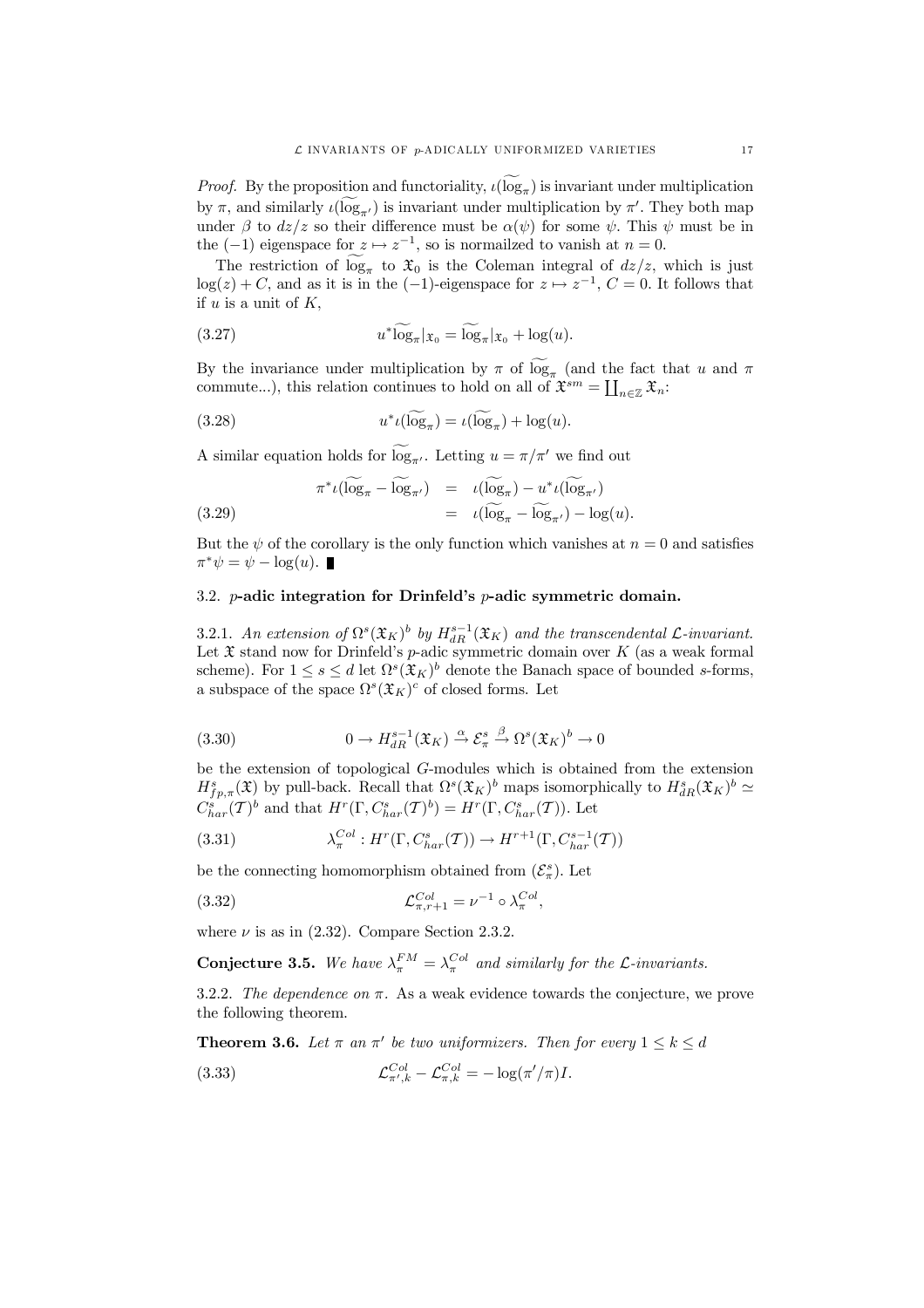The theorem will be proved in several steps. We shall compare the diagrams (3.22) for  $\pi$  and  $\pi'$ , always operating in  $\widehat{H}^s_{fp}(\mathfrak{X})$ .

Let  $\widetilde{\mathcal{A}} = K^{d+1} - \{0\}$  (row vectors, regarded as linear forms on column vectors) and  $\mathcal{A} = \mathbb{P}^d(K)^* = \tilde{\mathcal{A}}/K^\times$ . Given a lattice  $L \subset K^{d+1}$  and  $a \in \tilde{\mathcal{A}}$  we let

(3.34) 
$$
ord_L(a) = n \text{ if } a \in \pi^n L - \pi^{n+1} L.
$$

Given an  $(s + 1)$  tuple  $S = (a_0, \ldots, a_s)$  where  $a_i \in \tilde{A}$ , we let  $\overline{S}$  be its image in  $\mathcal{A}^{s+1}$ . Together with the logarithmic forms  $\omega_S$  (2.9) which depend only on  $\overline{S}$ , we have the element

(3.35) 
$$
\tilde{\omega}_{S,\pi} = \bigcup_{l=1}^{s} \log_{\pi}(a_l/a_0) \in H_{fp,\pi}^s(\mathfrak{X})
$$

mapping under  $\beta$  to  $\omega_{\mathcal{S}}$ . Here  $\log_{\pi}(a_l/a_0)$  is a short-hand for the pull-back under  $a_l/a_0 : \mathfrak{X} \to \mathbb{G}_m$  of  $\log_{\pi} \in H^1_{fp,\pi}(\mathbb{G}_m)$ . By  $\mathbb{G}_m$  we understand the standard weak formal model of  $\mathbb{G}_{m,K}$  discussed in length above.

Let Y be the special fiber of  $\mathfrak{X}$ , with its induced log structure. Let T be the Bruhat-Tits building of  $G$ , and recall that the connected components  $Y_v$  of the smooth part  $Y^{sm}$  of Y are labeled by its vertices  $v \in \mathcal{I}_0$ . Moreover, each v "is" a homothety class of lattices  $L \subset K^{d+1}$ . For  $a, a' \in \tilde{A}$ , the difference  $ord_L(a)$  –  $ord_L(a')$  depends only on the images of a and a' in A and the homothety class of L. If  $v = [L]$  we sometimes write this difference, by abuse of notation, as  $ord_v(a) - ord_v(a').$ 

#### Lemma 3.7. *We have*

$$
(3.36) \quad \log_{\pi}(a_l/a_0)|_{\mathfrak{X}_v} - \log_{\pi'}(a_l/a_0)|_{\mathfrak{X}_v} = -\log(\pi/\pi')\alpha(ord_v(a_l) - ord_v(a_0)).
$$

*Proof.* This follows from Corollary 3.4, since the restriction of  $a_l/a_0$  to  $\mathfrak{X}_v$  factors through  $\mathbb{G}_{m,n}$  with  $n = ord_v(a_l) - ord_v(a_0)$ .

Recall from [dS2, (3.25)] that for S as above and  $v \in \mathcal{T}_0$ , the form

(3.37) 
$$
\eta_{S,v} = -\sum_{l=0}^{s} (-1)^{l} ord_{L}(a_{l}) \omega_{S_{l}} \in \Omega^{s-1}(X_{v})
$$

(where  $S_l$  means S with  $a_l$  removed) is independent of the lattice L representing  $v = [L].$ 

# Lemma 3.8. *We have*

(3.38) 
$$
\eta_{S,v} = \sum_{l=1}^s (-1)^{l-1} (ord_v(a_l) - ord_v(a_0)) \cdot \bigwedge_{j \neq 0,l} d \log(a_j/a_0).
$$

*Proof.* We only have to note that

(3.39) 
$$
\sum_{l=0}^{s} (-1)^{l} \omega_{S_{l}} = 0.
$$

We define  $\eta_S \in \Omega^{s-1}(\mathfrak{X}'_K)$  to be the form whose restriction to  $X_v$  is  $\eta_{S,v}$ . The following Proposition is the key to proving the Theorem.

#### Proposition 3.9. *We have*

(3.40) 
$$
\iota(\tilde{\omega}_{S,\pi}) - \iota(\tilde{\omega}_{S,\pi'}) = -\log(\pi/\pi') \cdot \alpha(\eta_S).
$$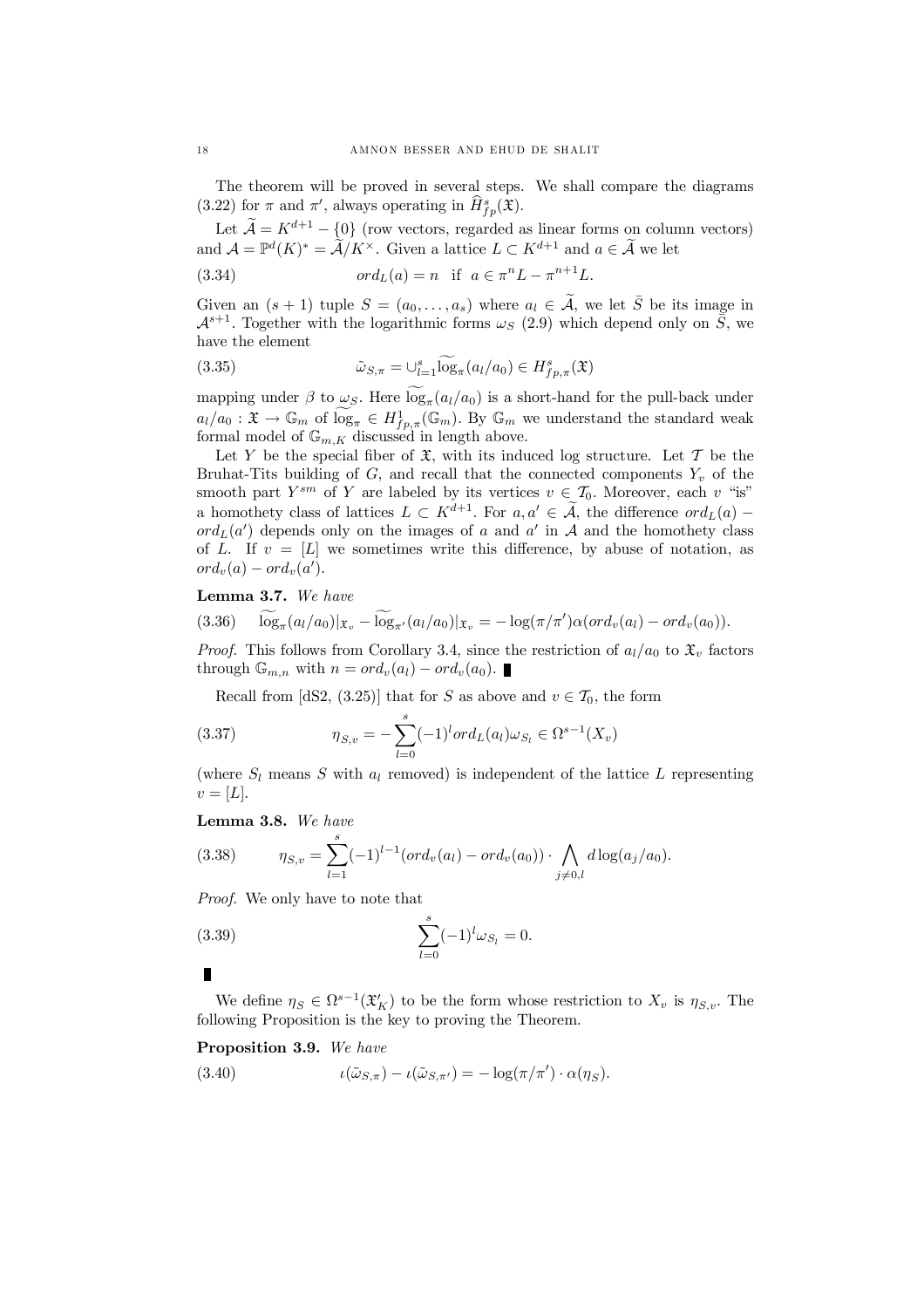*Proof.* Fix v and compute on  $\mathfrak{X}_v$ . By Lemma 3.7

$$
\tilde{\omega}_{S,\pi}|_{\mathfrak{X}_v} = \bigcup_{l=1}^s \widetilde{\log}_{\pi}(a_l/a_0)|_{\mathfrak{X}_v} \n= \bigcup_{l=1}^s (\widetilde{\log}_{\pi'}(a_l/a_0)|_{\mathfrak{X}_v} - \log(\pi/\pi') \cdot \alpha(\operatorname{ord}_v(a_l) - \operatorname{ord}_v(a_0)) \n= \tilde{\omega}_{S,\pi'}|_{\mathfrak{X}_v} - \log(\pi/\pi') \cdot \n\{\sum_{l=1}^s (-1)^{l-1} \alpha(\operatorname{ord}_v(a_l) - \operatorname{ord}_v(a_0)) \cup \bigcup_{l \neq j=1}^s (\widetilde{\log}_{\pi'}(a_j/a_0)|_{\mathfrak{X}_v}\} \n= \tilde{\omega}_{S,\pi'}|_{\mathfrak{X}_v} - \log(\pi/\pi') \cdot \n(3.41) \qquad \alpha \left( \sum_{l=1}^s (-1)^{l-1} (\operatorname{ord}_v(a_l) - \operatorname{ord}_v(a_0)) \bigwedge_{l \neq j=1}^s d \log(a_j/a_0) \right).
$$

In the last two steps we have taken into account the fundamental properties of cup products in finite polynomial cohomology. See Theorem 3.1 *(iii)*. Note that part *(b)* there implies  $\alpha(x) \cup \alpha(y) = 0$ . The proposition follows from the expression obtained above for  $\eta_{S,v}$  in the previous lemma.

Let  $\mu$  be a measure with compact support on  $\tilde{\mathcal{A}}^{s+1}$ . We can then integrate all the expressions depending on  $S$  by the method explained in Section 2.1.4. For example,

(3.42) 
$$
\omega_{\mu} = \int \omega_S \cdot d\mu(S).
$$

Corollary 3.10. *With the obvious notation, we have*

(3.43) 
$$
\iota(\tilde{\omega}_{\mu,\pi}) - \iota(\tilde{\omega}_{\mu,\pi'}) = -\log(\pi/\pi') \cdot \alpha(\eta_{\mu}).
$$

We now conclude the proof of Theorem 3.6.

*Proof.* Let  $\omega(\gamma_0, \ldots, \gamma_r)$  be a  $\Gamma$ -cocycle representing a class  $[\omega]$  in  $H^r(\Gamma, \Omega^s(\mathfrak{X}_K)^b)$ . We have to show that

(3.44) 
$$
\lambda_{\pi}^{Col}([\omega]) - \lambda_{\pi'}^{Col}([\omega]) = -\log(\pi/\pi') \cdot \nu([\omega])
$$

where  $\nu$  is the connecting homomorphism associated with (2.44). Let

(3.45) 
$$
c_{\omega}(\gamma_0,\ldots,\gamma_r) \in C_{har}^s(\mathcal{T})^b
$$

be the  $\Gamma$ -cocycle with values in  $C_{har}^s(\mathcal{T})^b$  attached to  $\omega$ , see (2.5). Thus, for an oriented edge  $\sigma$ ,

(3.46) 
$$
c_{\omega}(\gamma_0,\ldots,\gamma_r)(\sigma) = res_{\sigma}\omega(\gamma_0,\ldots,\gamma_r).
$$

For each  $r + 1$ -tuple of elements of  $\Gamma$  there exists a measure with compact support  $\mu(\gamma_0,\ldots,\gamma_r)$  on  $\widetilde{\mathcal{A}}^{s+1}$  such that

(3.47) 
$$
\omega(\gamma_0, \dots, \gamma_r) = \omega_{\mu(\gamma_0, \dots, \gamma_r)}
$$

$$
c_{\omega}(\gamma_0, \dots, \gamma_r) = c_{\mu(\gamma_0, \dots, \gamma_r)}.
$$

Here  $c_{\mu(\gamma_0,\ldots,\gamma_r)}$  is the harmonic cochain defined in [dS2, (3.9)].

We have the corresponding  $\Gamma$  cochain  $\tilde{\omega}_{\mu,\pi}$  obtained from integrating  $\tilde{\omega}_{S,\pi}$  against  $\mu$ . The  $\Gamma$ -cocycle representing  $\lambda_{\pi}^{Col}([\omega])$  is  $\delta\tilde{\omega}_{\mu,\pi}$ , where  $\delta$  is the coboundary operator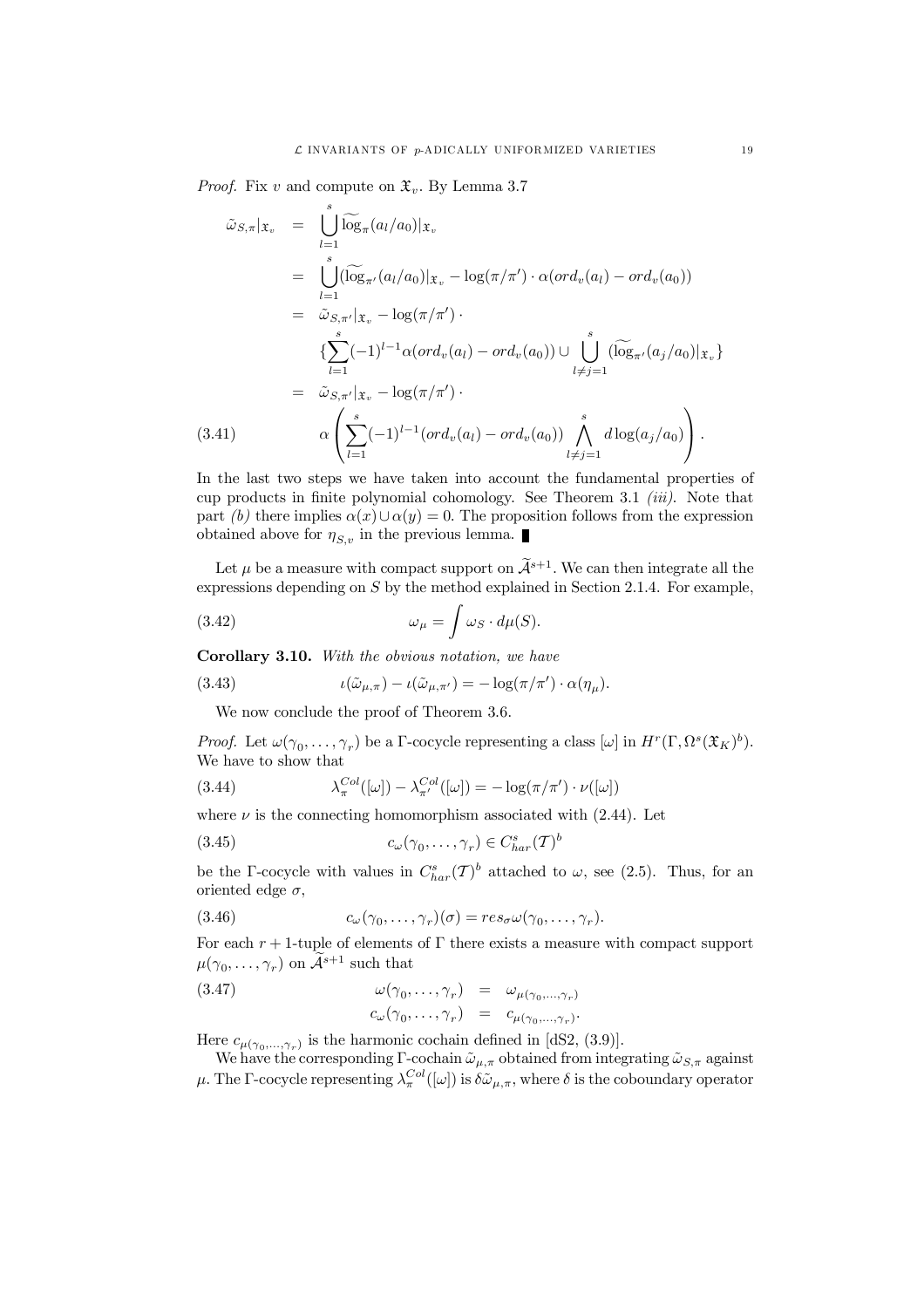in group cohomology. It follows from Corollary 3.10 that a  $\Gamma$ -cocycle representing  $\iota\lambda_{\pi}^{Col}([\omega]) - \iota\lambda_{\pi'}^{Col}([\omega])$  is  $-\log(\pi/\pi') \cdot \delta\eta_{\mu}$ .

We want to compare it with  $\nu([c_\mu])$ , the class in  $H^{r+1}(\Gamma, C_{har}^{s-1}(\mathcal{T}))$  obtained from the extension (2.44) by the connecting homomorphism  $\nu$ . Let  $\tilde{c}_{\mu}$  be the  $\Gamma$ -cochain (with values in  $\tilde{C}^{s-1}_{har}(T)$ ) lifting  $c_{\mu}$  as in [dS2, (3.39)]. Then  $\nu([c_{\mu}])$  is represented by the  $\Gamma$ -cocycle  $\delta \tilde{c}_{\mu}$ , whose values lie in  $C_{har}^{s-1}(\mathcal{T})$ . Note that while  $c_{\mu(\gamma_0,\dots,\gamma_r)}$  depends only on the push-down of  $\mu(\gamma_0,\ldots,\gamma_r)$  to a measure on  $\mathcal{A}^{s+1}$ ,  $\tilde{c}_{\mu(\gamma_0,\ldots,\gamma_r)}$  depends on  $\mu(\gamma_0,\ldots,\gamma_r)$  itself.

We look at its image  $\iota(\delta \tilde{c}_{\mu})$ . Here  $\iota$  is, as usual, the restriction to  $\mathfrak{X}'_K$ , i.e. the map on  $\Gamma$ -cohomology induced from

$$
(3.48) \qquad \iota: C_{har}^{s-1}(\mathcal{T}) \simeq H_{dR}^{s-1}(\mathfrak{X}_K) \to H_{dR}^{s-1}(\mathfrak{X}'_K) = \prod_{v \in \mathcal{T}_0} H_{dR}^{s-1}(X_v).
$$

To conclude the proof, we must show that  $\iota(\delta \tilde{c}_{\mu})$  is equal (or at least cohomologous) to the  $\Gamma$ -cocycle  $\delta \eta_{\mu}$ . This can be checked for one v at a time. But an element of  $H_{dR}^{s-1}(X_v)$  is determined uniquely by its residues along the oriented  $s-1$  cells of  $\mathcal T$  with leading vertex v. See [dS1], the discussion following (7.3). The collection  $\widehat{\mathcal{I}}_{s-1}(v)$  (in the notation of [dS1]) contains all the  $s-1$  cells *contiguous* to v, but the harmonicity condition easily implies that it is enough to look at cells *containing*  $v.$  Since a change in the ordering of the vertices results in a sign change, we may restrict attention to pointed cells whose leading vertex is  $v$ . Now, according to  $[dS2]$ (4.13), if  $\tau \in \hat{\mathcal{T}}_{s-1}$  and v is its leading vertex then

(3.49) 
$$
\delta \tilde{c}_{\mu}(\tau) = res_{\tau}(\delta \eta_{\mu, v})
$$

so  $(\text{in } H^{s-1}_{dR}(X_v)) \iota(\delta \tilde{c}_{\mu})|_{X_v} = \delta \eta_{\mu}|_{X_v}$ . Since this holds for every  $v \in \mathcal{T}_0$ ,  $\iota(\delta \tilde{c}_{\mu}) = \delta \eta_{\mu}$ and the proof is complete.

# 4. Further questions on certain 2-dimensional unitary Shimura **VARIETIES**

4.1. The Shimura varieties. The purpose of this last section is to present a 2-dimensional case, where we believe that our  $\mathcal L$  invariants might be eventually related to derivatives of  $p$ -adic  $L$ -functions. We shall describe the set-up in the first few paragraphs, recalling all the necessary background. At the end we shall speculate about a possible "exceptional zero conjecture". Unfortunately, the p-adic L function in question has not been yet constructed.

We depart from the notational conventions used up till now. In particular, G will denote a general unitary group, and  $K$  a compact, or compact-modulo center, subgroup. The local field denoted so far by the letter K will be simply  $\mathbb{Q}_n$ .

Let  $E$  be a quadratic imaginary field. Let  $D$  be a division algebra, central over E, of degree 3, i.e. dim<sub>E</sub>  $D = 9$ . Let  $\alpha$  be an involution of the second kind on D (an involution inducing complex conjugation on E).

Let  $G = GU(D, \alpha)$ , a reductive algebraic group over Q. For any Q-algebra A

(4.1) 
$$
G(A) = \{(g, \nu) \in (D \otimes A)^{\times} \times A^{\times} | \alpha(g) \cdot g = \nu \}.
$$

Then  $G(\mathbb{R})$  is a general unitary group and we assume that

$$
(4.2) \tG(\mathbb{R}) \simeq GU(2,1).
$$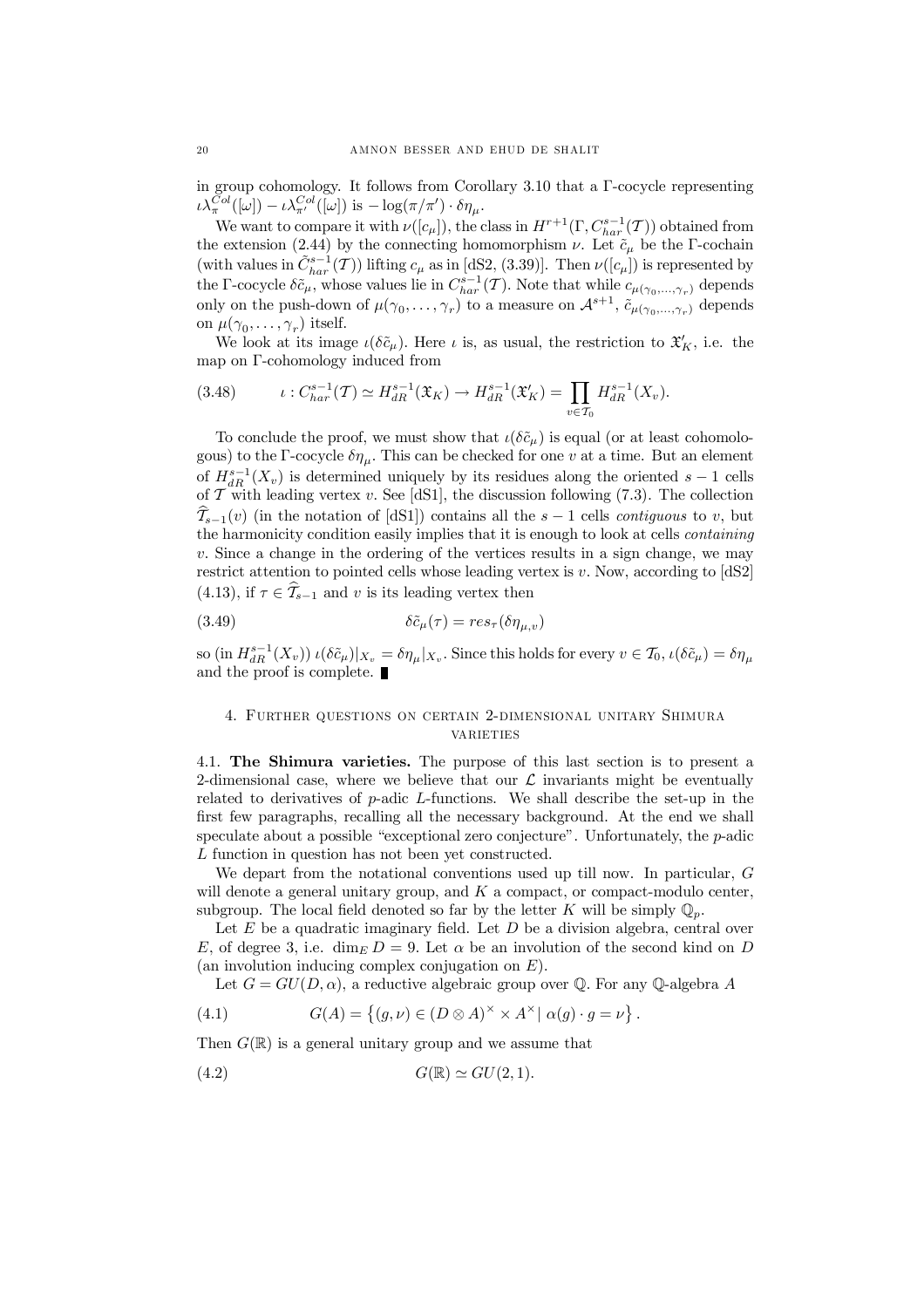One says that the signature of  $\alpha$  at  $\infty$  is (2, 1). If  $X_{\infty}$  is the unit ball in  $\mathbb{C}^2$ then  $G(\mathbb{R})$  acts transitively on  $X_{\infty}$ , and the stabilizer  $K_{\infty}$  of 0 is a group which is maximal compact modulo the center, isomorphic to  $G(U(2) \times U(1))$ .

Let  $K_f \subset G(\mathbb{A}_f)$  be a sufficiently small open compact subgroup. We assume that

$$
(4.3)\t\t K_f = \prod K_l
$$

(the product running over all the rational primes l) where  $K_l \subset G(\mathbb{Q}_l)$  is hyperspecial for all  $l \notin S$  (S a finite set of primes containing the primes which are ramified in D). We write  $K = K_{\infty}K_f$ . Then the double coset space

(4.4) 
$$
G(\mathbb{Q})\backslash G(\mathbb{A})/K = G(\mathbb{Q})\backslash (X_{\infty} \times G(\mathbb{A}_f)/K_f)
$$

is a compact smooth (in general disconnected) complex surface. It is given by a finite union of quotients  $\Gamma_j\backslash X_\infty$  where the  $\Gamma_j$  are arithmetic torsion-free cocompactmodulo-center subgroups of  $G(\mathbb{R})$ . In fact, by Shimura (see [De] and [Mi]), there exists a canonical smooth projective surface  $X_K$  (the *canonical model*) defined over E (the *reflex field*) whose complex points  $X_K(\mathbb{C})$  are identified with the above complex surface.

Had we started with  $M_3(E)$  instead of D, equipped with an involution of the second kind of signature  $(2, 1)$  at  $\infty$ , we would have ended with a similar Shimura variety, called the Picard modular surface. The only difference is that now the double coset space would be an open manifold admitting cusps, the  $\Gamma_i$  would not be cocompact-modulo-center, and  $X_K$  would not be projective, but rather quasiprojective.

Both in the case of D and in the case of  $M_3(E)$ , the resulting Shimura surface is of PEL type: it classifies abelian varieties with extra structure. In the case of  $M_3(E)$ , the Picard modular surface has been studied extensively. In particular, it is known to have a canonical smooth compactification  $\bar{X}_K$ , defined over E, where the "cuspidal divisor"  $\bar{X}_K \backslash X_K$  becomes, after a finite abelian extension of the base field  $E$ , a union of elliptic curves with complex multiplication by  $E$ . In the case of D,  $X_K$  is a Shimura variety of the type considered in [H-T] p.7-8 (using the notation of Harris and Taylor take  $F^+ = \mathbb{Q}, n = 3, B = D, \alpha(g) = \beta^{-1} g^* \beta$ .

4.2. Scalar weight modular forms. Let  $X_K$  be the Shimura surface associated to  $(D, \alpha, K)$  as above (defined over the field E). Let  $\Gamma$  be one of the  $\Gamma_i$  figuring in the complex uniformization of  $X_K(\mathbb{C})$ . From the classical perspective, (vector valued) modular forms for  $\Gamma$  are (vector valued) holomorphic functions on  $X_{\infty}$ , transforming under  $\Gamma$  according to a matrix-valued factor of automorphy, depending on the weight. As  $K_{\infty} \simeq G(U(2) \times U(1))$ , weights are irreducible representations of  $U(2) \times U(1)$  (at least as long as we forget the center). For simplicity we take only representations which are trivial on  $U(2)$ , and  $e^{i\theta} \mapsto e^{ik\theta}$  on  $U(1)$ . The resulting modular forms are then scalar of weight  $k$ , and form a finite dimensional complex vector space  $S_k(\Gamma)$ . As  $\Gamma$  is cocompact modulo center, and there are no cusps, every modular form is a "cusp form". We write  $S_k(K,\mathbb{C})$  for the direct sum of the  $S_k(\Gamma_i)$ . We say that modular forms in  $S_k(K,\mathbb{C})$  are of *level* K, *weight* k and are *defined over* C:

From an adelic perspective, modular forms in  $S_k(K,\mathbb{C})$  are sections of automorphic vector bundles over  $X_K$ , and the scalar weight case corresponds to automorphic line bundles. This algebraic interpretation allows one to define what we mean by a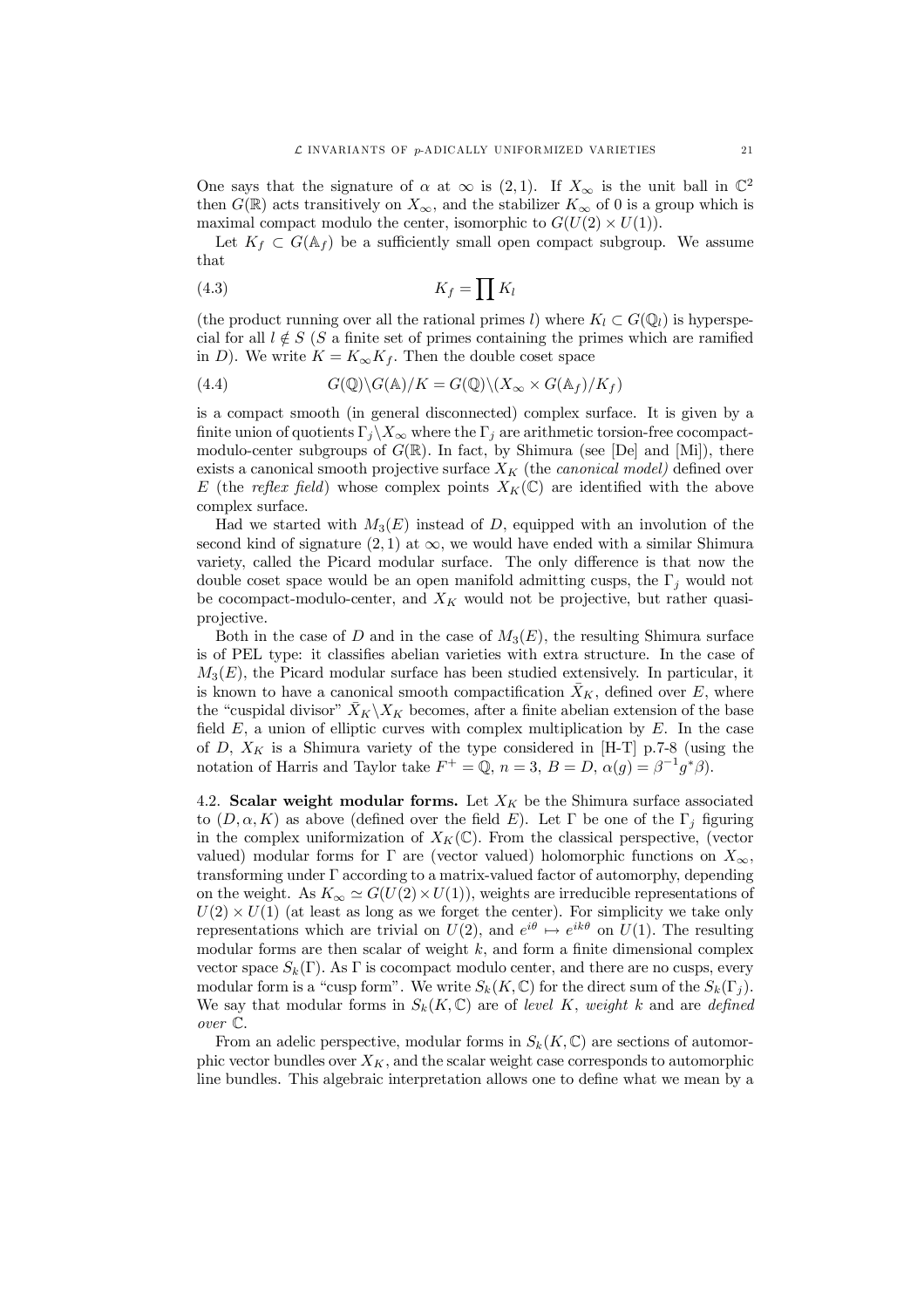modular form which is defined over E, or over any field L containing  $E$ , even in the absence of q-expansions. We denote these modular forms by  $S_k(K, L)$ . Since  $X_K$ is of PEL type, the automorphic vector bundles can be defined by linear algebra operations, starting with the tangent space of the universal abelian variety over  $X_K$ . The Kodaira-Spencer isomorphism yields then an isomorphism

(4.5) 
$$
S_3(K,L) \simeq H^0(X_{K/L}, \Omega^2_{X_K}).
$$

Such an isomorphism can be deduced over  $\mathbb C$  via an easy computation of factors of automorphy. We emphasize the fact that it can be obtained algebraically via the Kodaira-Spencer isomorphism, because both sides have an underlying E-structure, and the algebraic proof shows that the isomorphism respects it, so holds for any field  $L$  containing  $E$ . It is of course a perfect analogue of the isomorphism between cusp-forms of weight 2 and holomorphic differential forms on the classical modular curves.

#### 4.3. p-adic uniformization.

4.3.1. *The uniformization theorem.* Let p be a prime that splits in  $E, p = \mathfrak{p}\overline{\mathfrak{p}},$ but ramifies in D. Then, perhaps after changing the names of  $\mathfrak p$  and  $\bar{\mathfrak p}$ , the Hasse invariants of D satisfy

(4.6) 
$$
inv_{p}D = 1/3, \quad inv_{\overline{p}}D = 2/3.
$$

This is because the involution  $\alpha$  induces an isomorphism between the local division algebra  $D_{\bar{p}}$  and  $D_{p}^{opp}$ , the opposite of  $D_{p}$ . Assume also that  $K_{p} \subset G(\mathbb{Q}_{p}) = D_{p}^{\times} \times \mathbb{Q}_{p}^{\times}$ is maximal compact.

Theorem 4.1. *(Varshavsky [V, Theorem 2.2.3], Rapoport-Zink [R-Z, Theorem 6.50]).* As a rigid analytic space over  $\mathbb{Q}_p^{nr}$ ,  $X_K^{an}$  is isomorphic to a union of surfaces of the *shape*

$$
(4.7) \t\Gamma_j^{int} \setminus \mathfrak{X}
$$

*where*  $\mathfrak X$  *is Drinfeld's* p-adic symmetric domain of dimension 2 over  $\mathbb{Q}_p$  (viewed as *a* rigid analytic space over  $\mathbb{Q}_p^{nr}$  and  $\Gamma_j^{int}$  are arithmetic discrete cocompact torsion*free subgroups of*  $GL_3(\mathbb{Q}_p)$  *coming from* 

(4.8) 
$$
G^{int} = GU(D^{int}, \alpha^{int}).
$$

*Here*  $D^{int}$ , *the "interchanged" central simple algebra of rank* 3 *over*  $E$ , *is split at*  $p, \alpha^{int}$  *is an involution of the second kind of signature*  $(3,0)$  *at*  $\infty$ *, and otherwise*  $(D^{int}, \alpha^{int})$  have the same local invariants as  $(D, \alpha)$  (hence if D was ramified only *at* p,  $D^{int} = M_3(E)$ . The adelic level (away from  $\infty$  and p) determining the  $\Gamma_j^{int}$ *is* the level of  $K_f$ .

For the relation between D and  $D^{int}$  see [Var, Proposition 2.1.7], but note that what we have denoted by  $D^{int}$  is denoted there D and vice versa.

4.3.2. The L-invariant. Consider the two L invariants  $\mathcal{L}_{p,i}^{FM}$  that we have associated in this case to each of surfaces  $\Gamma_j^{int} \backslash \mathfrak{X}$ . By Poincaré duality, one should determine the other, so let us focus on  $\mathcal{L}_{p,1}^{FM}$ . This is an endomorphism of  $H^0(\Gamma_j^{int}\setminus\mathfrak{X}, \Omega^2)$ where  $\Omega^2$  is the sheaf of 2-forms. Taken in all the connected components together, we get an endomorphism  $\mathcal{L}_{p,1}^{FM}$  of

$$
(4.9) \t\t H0(XK(\mathbb{C}_p), \OmegaXK2).
$$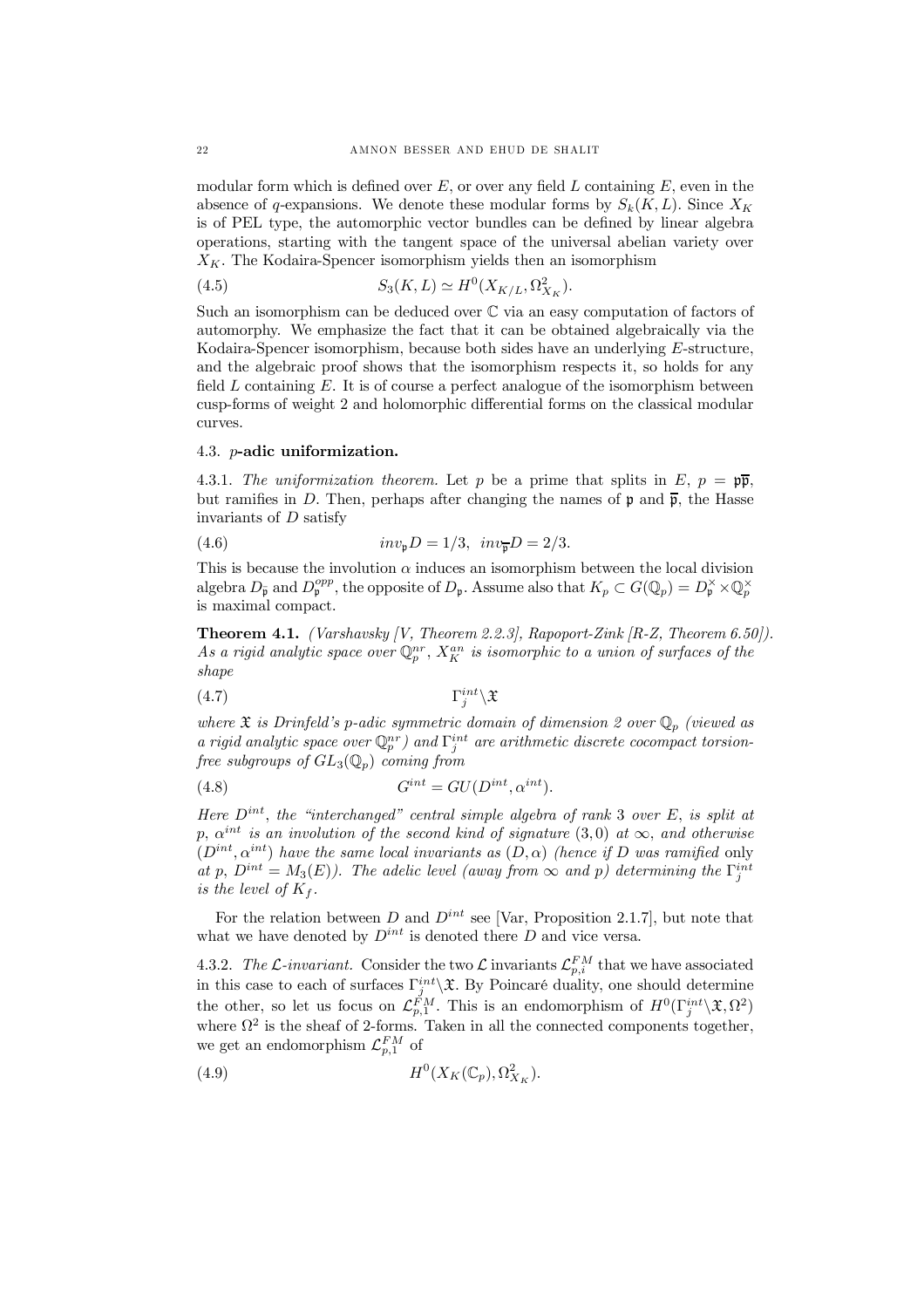But as we have seen, this group is nothing but  $S_3(K, \mathbb{C}_p)$ , the space of  $\mathbb{C}_p$ -valued modular forms of weight 3 and level K.

Let  $\mathbb T$  be the Hecke algebra generated by the Hecke operators  $T_1$  on  $S_3(K,\mathbb C_p)$ at primes  $I$  of  $E$  not lying above  $S$ . A good reference for Hecke operators on Picard modular forms is [Fi, p.10]. The algebra  $\mathbb T$  is commutative. Suppose  $f \in S_3(K, \mathbb C_p)$ is a Hecke eigenform whose Hecke eigenvalues appear with multiplicity 1. It can be proved that  $\mathcal{L}_{p,1}^{FM}$  commutes with the action of  $\mathbb{T}$ , hence  $\omega_f$ , the 2-form on  $X_K$  corresponding to f, should be an eigenform of  $\mathcal{L}_{p,1}^{FM}$  as well. Let  $\mathcal{L}_p(f)$  be its eigenvalue.

4.4. Speculations on an "exceptional zero conjecture". Let  $f \in S_3(K,\mathbb{C})$ be as above. Then f has a standard L function  $L(f, s)$  attached to it, which is a degree 6 Euler product converging in some right half plane.

At least on the Picard modular surface, when  $D = M_3(E)$  and  $G = GU(D, \alpha)$  is quasi-split, these L-functions have been shown by Shimura, Shintani, and Gelbart-Piatetski Shapiro [G-PS] to have an integral representation, analytic continuation and functional equation. They have also been shown to coincide (up to finitely many bad Euler factors) with the Jacquet L-function of  $BC(\pi_f)$  where  $\pi_f$  is the irreducible cuspidal automorphic representation of G attached to f and  $BC(\pi_f)$  is its base-change to  $GL_3(E)$ .

Back in the case when  $D$  is a division ring, we may invoke Clozel's base change between  $G = GU(D, \alpha)$  and  $D^{\times}$  [H-T, Theorem VI.2.1], and the Jacquet-Langlands correspondence between  $D^{\times}$  and  $GL_3(E)$  [H-T, Theorem V.1.1] to get the same results for the  $L$  function of our  $f$ . With an appropriate normalization, the functional equation should relate  $L(f, s)$  and  $L(f, 3 - s)$ . The points  $s = 1, 2$  should then be interchanged by the functional equation, and (just as we chose  $\mathcal{L}_{p,1}^{FM}$  over  $\mathcal{L}_{p,2}^{FM}$ ) we focus on the value at  $s = 1$ .

Work in progress of Harris, Li, Skinner and Eischen [E-H-L-S] might produce one day a p-adic avatar  $L_p(f, s)$  of this L-function. The local component at p of the automorphic representation attached to f is "special". Making an assumption that it is also "split", and being guided by the analogy with the classical case, does this mean that the prospective  $L_p(f, s)$  acquires a "trivial zero"? If so, could  $\mathcal{L}_p(f)$ be related to the ratio of  $L'_p(f,1)$  to the algebraic part of  $L(f,1)$ ? We do not dare to make a precise conjecture.

# Bibliography

[A-dS1] G.Alon and E.de Shalit, *On the cohomology of Drinfeld's* p*-adic symmetric domain,* Israel J.Math. 129 (2002), 1-20.

[A-dS2] G.Alon and E.de Shalit, *Cohomology of discrete groups in harmonic cochains on buildings,* Israel J.Math. 135 (2003), 355-380.

[Ber] P.Berthelot, *Cohomologie rigide et cohomologie rigide à support propre,* Preprint (1996), IRMAR.

[Be1] A.Besser, *Syntomic regulators and* p*-adic integration I: rigid syntomic regulators,* Israel J. Math. 120 (2000), 291-334.

[Be2] A.Besser, *A generalization of Coleman's* p*-adic integration theory,* Invent. Math. **142** (2000), 397-434.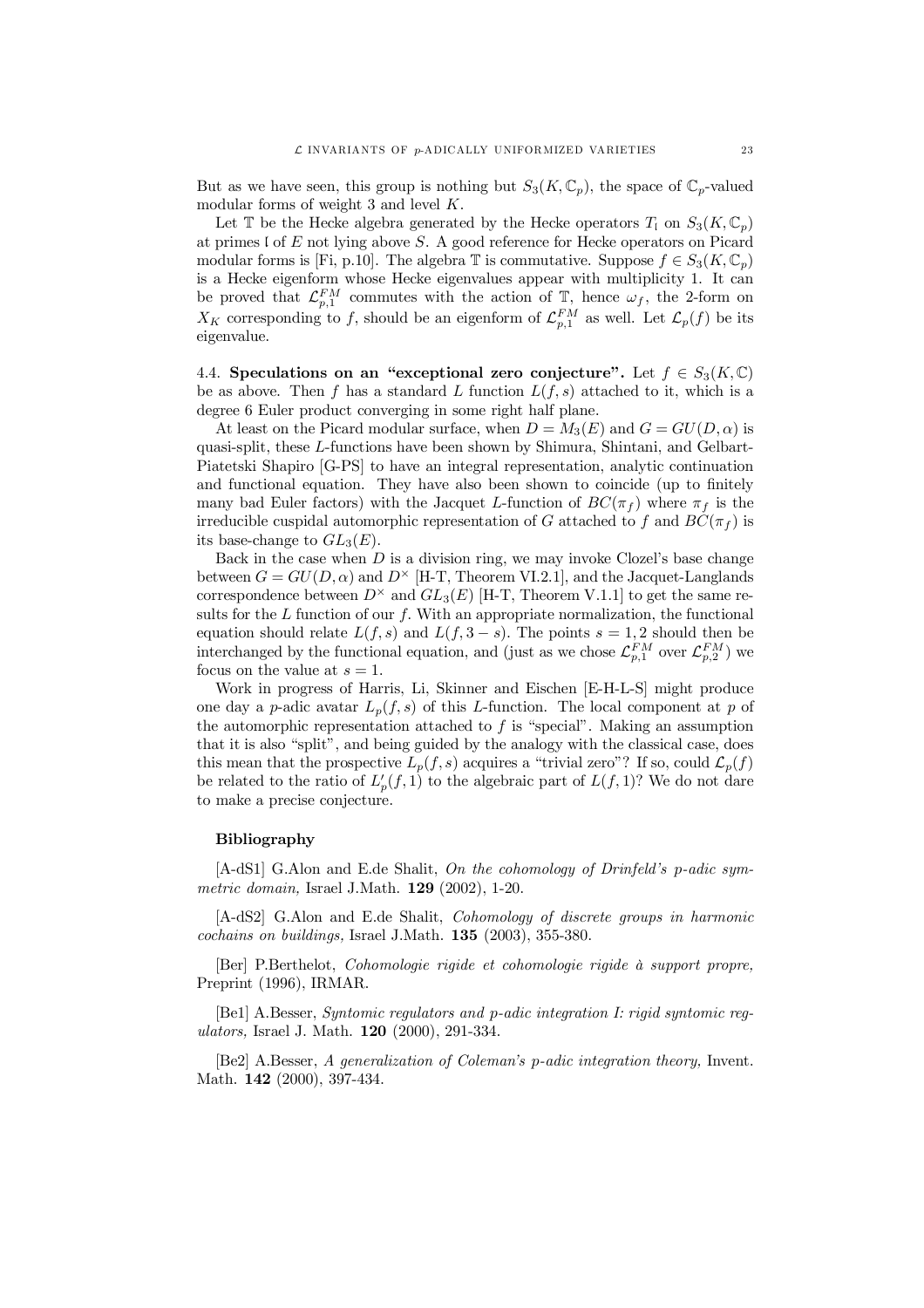[B-Z] A.Besser, S.Zerbes, *Vologodsky integration on semi-stable curves* in preparation (2014).

[B-L-Z] A.Besser, D.Loeer, S.Zerbes, *Finite polynomial cohomology for general varieties,* in preparation (2014).

[Br] C.Breuil, *Invariant* L *et série spéciale* p*-adique,* Ann. Scient. de l'E.N.S. 37 (2004), 559-610.

[C-M-P] M.Chida, C.-P.Mok and J.Park, *On Teitelbaum type L-invarinats of Hilbert* modular *forms* attached to definite quaternions preprint (2014).

[Col] R.Coleman, *Torsion points on curves and* p*-adic abelian integrals,* Ann. of Math. 121 (1985), 111-168.

[C-I] R.Coleman, A.Iovita, *The Frobenius and monodromy operators for curves and abelian varieties,* Duke Math. J. 97, (1999), 171-215.

[D-T] S.Dasgupta and J.Teitelbaum, *The p-adic upper half plane*, in: p*-adic Geometry*, University Lecture Series 45, AMS (2008).

[De] P.Deligne, *Travaux de Shimura,* Séminaire Bourbaki, exp. 389, in :Lecture Notes in Mathematics 244 (1972), 123-165.

[dS1] E.de Shalit, *Residues on buildings and de Rham cohomology of* p*-adic symmetric domains,* Duke Math.J. 106 (2000), 123-191.

[dS2] E.de Shalit, *The* p*-adic monodromy-weight conjecture for* p*-adically uniformized varieties,* Comp. Math. 141 (2005), 101-120.

[dS3] E.de Shalit, *Coleman integration versus Schneider integration on semistable curves,* Documenta Math. Extra volume in honor of John Coates (2007), 325-334.

[E-H-L-S] E.Eischen, M.Harris, Li and C.Skinner, p*-adic* L*-functions for unitary Shimura varieties II,* in preparation.

[Fi] T.Finis, *Arithmetic properties of a theta lift from* GU(2) *to* GU(3); Thesis (1999).

[G-PS] S.Gelbart and I.Piatetski-Shapiro, *Automorphic forms and* L *functions for the unitary group,* in: *Lie Group Representations II*, Lecture Notes in Mathematics 1041 (1983), 141-184.

[Gr-St] R.Greenberg and G.Stevens, p*-adic L-functions and p-adic periods of modular forms,* Invent. Math. 111 (1993), 407-447.

[GK1] E.Grosse-Klönne, *Rigid analytic spaces with overconvergent structure sheaf,* J. reine angew. Math. 519 (2000), 73-95.

[GK2] E.Grosse-Klönne, *Frobenius and monodromy operators in rigid analysis, and Drinfeld's symmetric space,* J. of Alg. Geom. 14 (2005), 391-437.

[H-K] O.Hyodo and K.Kato, *Semistable reduction and crystalline cohomology with logarithmic poles,* in *Periodes* p*-adiques,* Astérisque 223 (1994), 221-268.

[H-T] M.Harris and R.Taylor, *The geometry and cohomology of some simple Shimura varieties,* Ann. of Math. Studies 151, Princeton University Press (2001).

[I-S] A.Iovita and M.Spiess, *Logarithmic differential forms on p-adic symmetric spaces,* Duke Math.J. 110 (2000), 253-278.